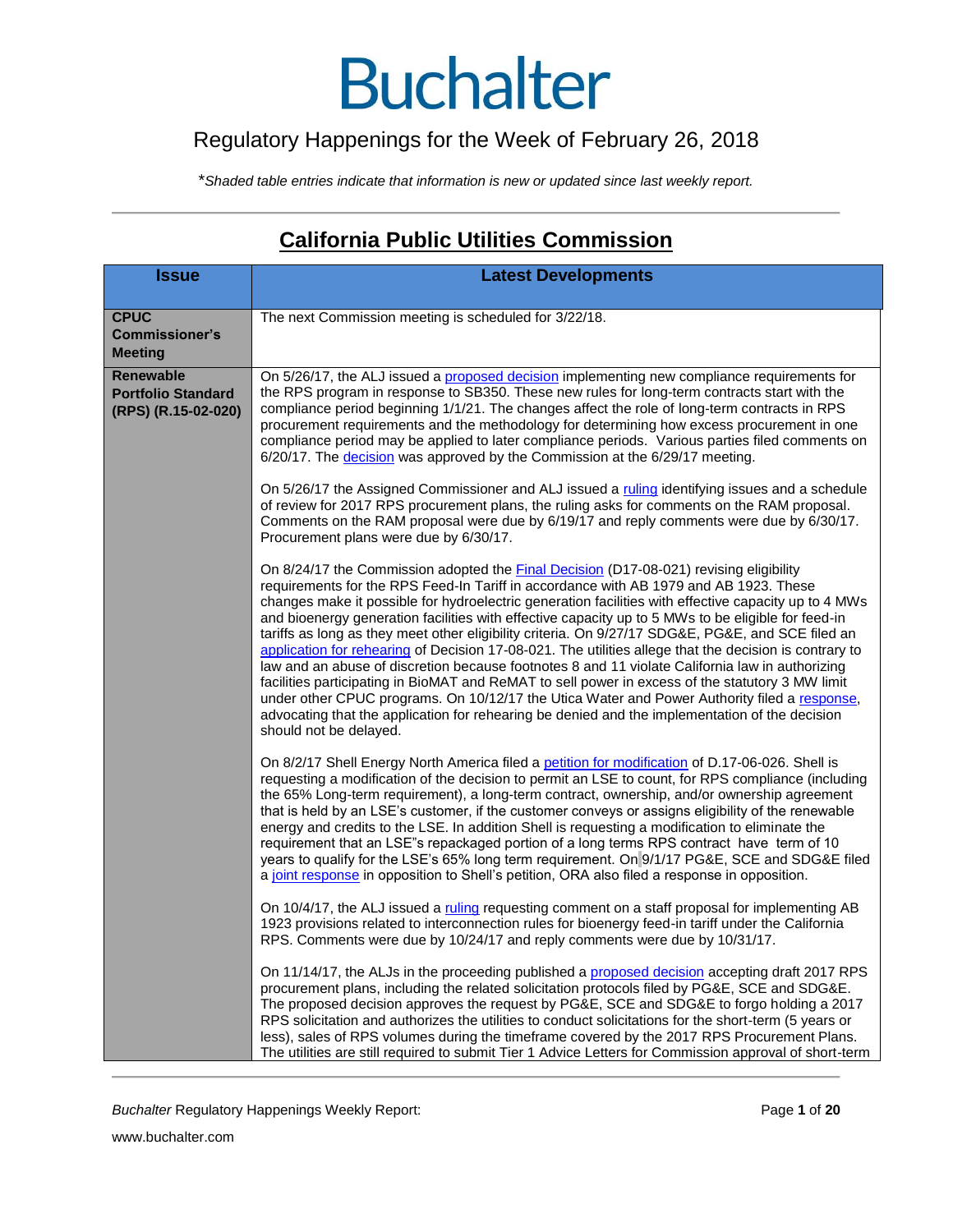

|                                                                                                                                                                                                                | sales resulting from a solicitation. In addition the decision approves the request of the utilities to<br>engage in bilateral transactions to sell RPS volumes, subject to the Commission review and<br>approval via the Tier 3 Advice Letter process. The decision also approves the 2017 RPS<br>Procurement plans filed by several small and multi-jurisdictional utilities, CCAs and ESPs. On<br>12/14/17 the decision was adopted by the Commission.<br>On 1/4/18 the ALJ issued a ruling requesting comments on how SB350 impacts determination of<br>RPS penalties for noncompliance with and waivers of RPS procurement requirements to inform a<br>future Commission decision on revisions to RPS enforcement rules in light of SB350. The ruling<br>identifies various issues for comment. On 1/12/18 the ALJ extended the comment deadline to<br>2/1/18 and reply comments to 2/12/18.<br>On 1/12/18 Direct Energy Business, LLC, and on 1/19/18 Gexa Energy California, LLC and Liberty<br>Power Holdings, LLC, filed motions requesting waiver of their respective RPS procurement<br>requirements for compliance period one. Comments were due by 2/26/18. |
|----------------------------------------------------------------------------------------------------------------------------------------------------------------------------------------------------------------|-------------------------------------------------------------------------------------------------------------------------------------------------------------------------------------------------------------------------------------------------------------------------------------------------------------------------------------------------------------------------------------------------------------------------------------------------------------------------------------------------------------------------------------------------------------------------------------------------------------------------------------------------------------------------------------------------------------------------------------------------------------------------------------------------------------------------------------------------------------------------------------------------------------------------------------------------------------------------------------------------------------------------------------------------------------------------------------------------------------------------------------------------------------------------|
| OIR to adopt rules<br>and procedures<br>governing<br><b>Commission-</b><br>regulated natural<br>gas pipelines and<br>facilities to reduce<br>natural gas leakage<br>consisted with<br>SB1371 (R.15-01-<br>008) | On 5/15/17 the Assigned Commissioner issued a proposed decision approving the Natural Gas<br>Leak Abatement Program consistent with SB1371. Comments were due by 6/4/17. The decision<br>(D.17-06-015) was signed by the Commission on 6/15/17.<br>A workshop was held on 8/1/17 to discuss the development of a template for consistency in Best<br>practices compliance plans that will be required as part of the gas safety plans commencing                                                                                                                                                                                                                                                                                                                                                                                                                                                                                                                                                                                                                                                                                                                        |
|                                                                                                                                                                                                                | $3/15/18$ .<br>On 7/21/17 the ALJ issued a ruling providing notice of a prehearing conference on 8/24/17 and<br>directing joint pre-hearing conference statements. The purpose of the PHC was to discuss the<br>scope and procedural schedule of the second phase of the proceeding. A joint pre-hearing<br>conference statement was due by 8/18/17. (see email ruling correcting PHC date).                                                                                                                                                                                                                                                                                                                                                                                                                                                                                                                                                                                                                                                                                                                                                                            |
|                                                                                                                                                                                                                | On 9/20/17 the Commissioner issued an amended scoping ruling. The second phase of the<br>proceeding will focus on the following broad policy issues: 1) what data is necessary in order for<br>the CPUC to consider a "cost-effectiveness" framework in this proceeding; 2) how should the<br>CPUC's annual report requirements and 26 best practices be harmonized with information or<br>action required by other entities such as the PHMSA, DOGGR, ARB and local air quality<br>management districts; 3) pursuant to 975(f) how should rules and procedures including best<br>practices and repair standards developed in this proceeding be incorporated into the applicable<br>general orders; 4) how should ratemaking treatment for LUAF be structured and evaluated?                                                                                                                                                                                                                                                                                                                                                                                           |
|                                                                                                                                                                                                                | On 11/30/17 the ALJ issued a ruling entering the ARB and CPUC's joint staff annual report on<br>analysis of 6/16/17 Utilities' reports into the record. Comments are requested on 1) whether the<br>Joint staff annual report clearly illustrate the trends of findings based on CPUC/ARB staff's<br>analysis of the June 2017 reports, and 2) what are "lessons learned" from this reporting and<br>analysis process that were not identified by staff. Comments were due by 12/12/17.                                                                                                                                                                                                                                                                                                                                                                                                                                                                                                                                                                                                                                                                                 |
| OIR to Develop an<br><b>Electricity</b><br>Integrated<br><b>Resource Planning</b><br><b>Framework to</b><br><b>Coordinate and</b>                                                                              | On 10/7/16, the City of Lancaster, Sonoma Clean Power Authority, and Marin Clean Energy filed a<br>motion requesting that the Commission take official notice of future load growth among operational<br>CCA programs and the growing number of communities exploring CCA programs. On 10/24/16<br>SCE, SDG&E and PG&E filed a joint response requesting that the Commission deny the motion<br>as the facts presented in the motion are not currently relevant in the proceeding.                                                                                                                                                                                                                                                                                                                                                                                                                                                                                                                                                                                                                                                                                      |
| <b>Refine Long-Term</b><br><b>Procurement</b>                                                                                                                                                                  | On 12/21/16 the ALJ and Assigned Commissioner issued a ruling requesting comments on<br>disadvantaged communities and other aspects of SB350, and modifying the proceeding schedule.<br>Comments were due by 2/17/17 and reply comments were due 2/27/17.                                                                                                                                                                                                                                                                                                                                                                                                                                                                                                                                                                                                                                                                                                                                                                                                                                                                                                               |

**Buchalter Regulatory Happenings Weekly Report:** Page 2 of 20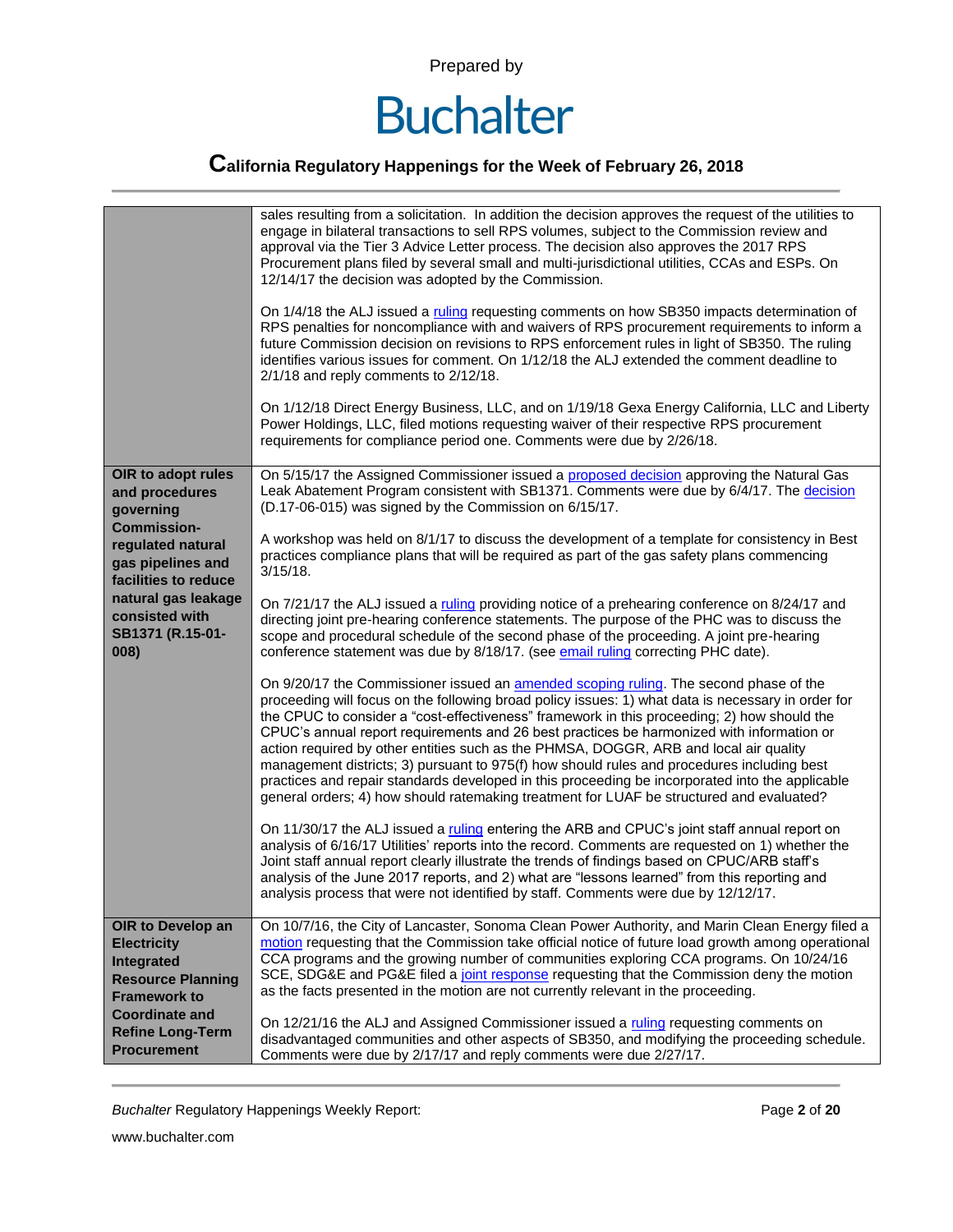### **Buchalter**

### **California Regulatory Happenings for the Week of February 26, 2018**

| <b>Planning</b><br><b>Requirements</b><br>(R16-02-007) | On 1/12/17, a webinar was held by the Modeling Advisory Group to ensure that modeling work<br>undertaken by Energy Division and individual LSE's as part of the 2017 IRP is transparent and<br>objective.                                                                                                                                                                                                                                                                                                                                                                                                                                                                                                                                                            |
|--------------------------------------------------------|----------------------------------------------------------------------------------------------------------------------------------------------------------------------------------------------------------------------------------------------------------------------------------------------------------------------------------------------------------------------------------------------------------------------------------------------------------------------------------------------------------------------------------------------------------------------------------------------------------------------------------------------------------------------------------------------------------------------------------------------------------------------|
|                                                        | On 1/18/17, the ALJ issued a ruling seeking comment on assumptions and scenario for use in long<br>term planning in 2017, with emphasis on the CAISO Transmission Planning Process. Comments<br>were due by 2/3/17 and reply comments were due by 2/10/17.                                                                                                                                                                                                                                                                                                                                                                                                                                                                                                           |
|                                                        | On 2/23/17, the CPUC and the CEC hosted a joint workshop on GHG Target Setting for the<br>Integrated Resource Planning (IRP) Process.                                                                                                                                                                                                                                                                                                                                                                                                                                                                                                                                                                                                                                |
|                                                        | On 2/28/17 Commissioner Randolph issued a ruling adopting assumptions and one scenario for<br>use in long-term planning in 2017.                                                                                                                                                                                                                                                                                                                                                                                                                                                                                                                                                                                                                                     |
|                                                        | On 5/1/17 the ALJ sent an email to the service letter informing parties that several workshops<br>scheduled in the CEC Integrated Policy Report process may be of interest to parties to this<br>proceeding. The first workshop was on 5/12/17.                                                                                                                                                                                                                                                                                                                                                                                                                                                                                                                      |
|                                                        | On 5/16/17 the ALJ issued a ruling seeking comment from parties on a staff proposal titled<br>"Proposal for Implementing Integrated Resource Planning at the CPUC: An Energy Division Staff<br>Proposal." The ruling formally enters the proposal into the record. Comments were due by 6/14/17<br>and reply comments were due by 6/26/17                                                                                                                                                                                                                                                                                                                                                                                                                            |
|                                                        | CPUC Energy Division staff held a webinar on the proposal for implementing IRP at the CPUC on<br>$6/7/17$ .                                                                                                                                                                                                                                                                                                                                                                                                                                                                                                                                                                                                                                                          |
|                                                        | On 6/13/17 the ALJ issued a ruling modifying the schedule of the proceeding. The ruling extended<br>the initial comment period on the IRP Staff Proposal to June 28, 2017 and reply comments to July<br>12, 2017.                                                                                                                                                                                                                                                                                                                                                                                                                                                                                                                                                    |
|                                                        | On 7/19/17 the ALJ noticed two modeling workshops. The first workshop was on 7/27/17 and<br>allowed parties to ask clarifying questions and provide preliminary feedback on the first set of<br>modeling results for the IRP process. The second workshop was held on 8/15/17. At this<br>workshop, CES-21, a public-private collaborative research and development effort between<br>PG&E, SCE, SDG&E and the Lawrence Livermore National Laboratory, presented its final report<br>on the Grid Integration Flexibility Metrics and Standards Project. On 9/12/17 PG&E submitted the<br>final report of the grid integration flexibility metrics and standards.                                                                                                     |
|                                                        | On 9/19/17 the ALJ issued a ruling seeking comment a proposed reference system plan and<br>related commission policy actions. Comments were due by 10/26/17 and reply comments were<br>due by 11/9/17. On 10/3/17 the ALJ issued a ruling correcting Attachment C to the original 9/18/17<br>ruling.                                                                                                                                                                                                                                                                                                                                                                                                                                                                 |
|                                                        | On 10/10/17 the ALJ granted a 10/7/16 motion from the City of Lancaster, Marin Clean Energy,<br>and Sonoma Clean Power Authority for official notice of future load growth among operational<br>CCA programs as well as the growing number of communities formally exploring and planning<br>CCA programs. In the same ruling the ALJ granted the separate 3/6/17 motion of Magellan Wind<br>LLC seeking official notice of executive actions relating to the potential value of California's<br>offshore wind resources. However, both motions were granted for purposes of taking official notice<br>that certain local, state and federal agency actions have occurred but not for purposes of reliance<br>on any underlying facts associated with those actions. |

**Buchalter Regulatory Happenings Weekly Report:** Page 3 of 20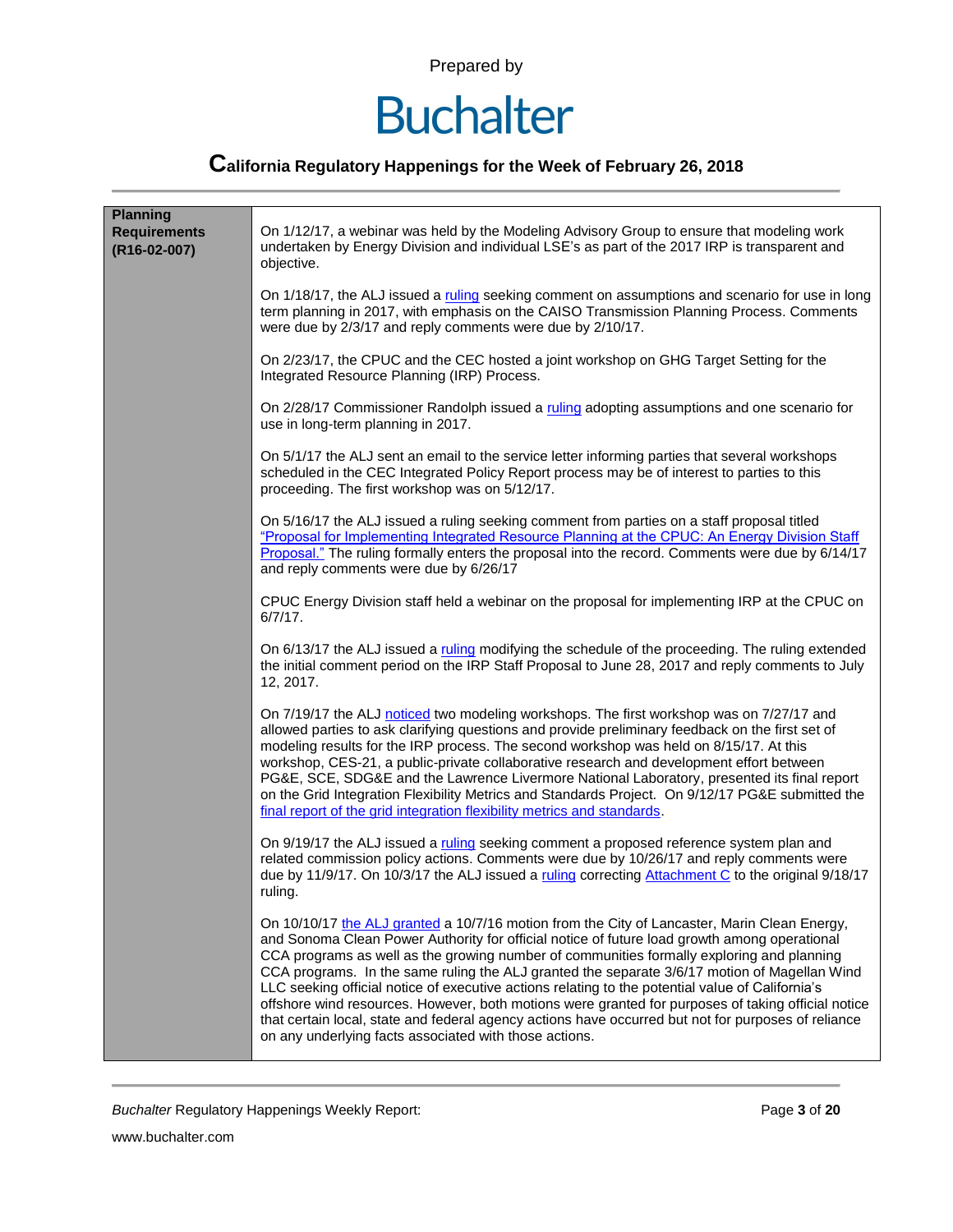

|                                                                                                                                                                                                                            | On 11/27/17 the ALJ denied a motion by the Protect Our Community Foundation (POCF) for<br>evidentiary hearings. POCF had alleged that an informal process is insufficient to fulfill the<br>requirements of SB350 and the RESOLVE model must be subject to verification via hearings.                                                                                                                                                                                                                                                                                                                                                                                                                                                                                                                                                                                                                                                                                                                                                                                                                                                                                                                                                                                                     |
|----------------------------------------------------------------------------------------------------------------------------------------------------------------------------------------------------------------------------|-------------------------------------------------------------------------------------------------------------------------------------------------------------------------------------------------------------------------------------------------------------------------------------------------------------------------------------------------------------------------------------------------------------------------------------------------------------------------------------------------------------------------------------------------------------------------------------------------------------------------------------------------------------------------------------------------------------------------------------------------------------------------------------------------------------------------------------------------------------------------------------------------------------------------------------------------------------------------------------------------------------------------------------------------------------------------------------------------------------------------------------------------------------------------------------------------------------------------------------------------------------------------------------------|
|                                                                                                                                                                                                                            | On 12/28/17 Commissioner Randolph issued a proposed decision setting requirements for load<br>serving entities filing integrated resource plans. Various comments were filed on 1/17/18. The final<br>decision was approved at the Commission's 2/8/18 meeting (D18-02-018).                                                                                                                                                                                                                                                                                                                                                                                                                                                                                                                                                                                                                                                                                                                                                                                                                                                                                                                                                                                                              |
|                                                                                                                                                                                                                            | On 1/30/18 Imperial County filed a motion to reopen the record to consider the impact of new<br>import tariffs on solar cells and modules in the reference system plan.                                                                                                                                                                                                                                                                                                                                                                                                                                                                                                                                                                                                                                                                                                                                                                                                                                                                                                                                                                                                                                                                                                                   |
|                                                                                                                                                                                                                            | On 2/28/18 Friends of the Earth, NRDC, CURE and PG&E filed a joint petition for modification of<br>D18-02-018 (the IRP decision). Decision 18-02-018 contains direction regarding the procurement<br>of GHG free replacement resources in the event Diablo Canyon is retired earlier than 2024-2025,<br>but does not address procurement direction for the planned retirement date. The joint parties have<br>requested that the decision be modified to address this gap in direction.                                                                                                                                                                                                                                                                                                                                                                                                                                                                                                                                                                                                                                                                                                                                                                                                   |
| Policies,<br><b>Procedures and</b><br><b>Rules for</b><br><b>Regulation of</b><br><b>Physical Security</b><br>for the Electric<br><b>Supply Facilities of</b><br><b>Electrical</b><br><b>Corporations (R15-</b><br>06-009) | On 3/10/17 the Assigned Commissioner issued a Phase 1 Scoping Memo and Ruling in this<br>rulemaking regarding policies, procedures and rules for regulation of physical security for the<br>electric supply facilities of electric corporations consistent with Public Utilities Code Section 364<br>and to establish standards for disaster and emergency preparedness plans for electrical<br>corporations and regulated water companies pursuant to Public Utilities Code Section 768.6.<br>Phase I of the proceeding will consider whether any new rules, standards or General Orders or<br>modifications to other existing policies should apply to all electrical supply facilities within the<br>jurisdiction of the Commission, including facilities owned by publicly owned utilities and rural<br>electrical cooperatives. This phase will pertain to the requirements to address the physical security<br>risks to the electrical supply facilities of electrical corporations and will also address whether the<br>Commission should go beyond the physical security regulations of NERC's CIP-9-014-2. A<br>proposed decision in Phase I is anticipated in February 2018. Phase II will address emergency<br>and disaster preparedness plans. A workshop was held on 5/2/17. |
|                                                                                                                                                                                                                            | On 7/12/17 the ALJ issued a ruling issuing combined workshop notes and request for straw<br>proposals. Comments on Attachment A to the proceeding were due by 7/28/17, straw proposals<br>were due by 8/11/17 and comments on the straw proposals were due by 8/25/17. On 8/31/17 Bear<br>Valley Electric Service, SCE, CMUA, LADWP, Liberty CalPeco, National Rural Electric<br>Cooperative Association, Pacificorp, PG&E, SMUD, and SDG&E filed a joint draft straw proposal.<br>The Office of Ratepayer Advocates and the Safety and Enforcement Division filed comments on<br>9/14/17. A workshop was held on 9/29/17 to review how SB699 informs the appropriate CPUC<br>response and responsibility in addressing the physical security of California's system and the joint-<br>utility proposal. The Office of Ratepayer Advocates and the Safety and Enforcement Division filed<br>comments on 9/14/17.                                                                                                                                                                                                                                                                                                                                                                          |
|                                                                                                                                                                                                                            | On 1/3/18 the ALJ issued an email ruling allowing parties to file legal briefs concerning the<br>Commission's jurisdiction over publically owned electrical utilities and rural electric cooperatives.<br>The scoping ruling in this proceeding asks the following question: "Should any new rules,<br>standards, or General Orders or modifications to existing policies apply to all electrical supply<br>facilities within the jurisdiction of the Commission, including publicly owned electrical utilities and<br>rural electric cooperatives?" Legal briefs were due by 1/26/18. Reply briefs were due by 2/9/18.<br>SMUD, LADWP, The National Rural Electric Cooperative Association and CMUA filed a reply<br>brief.                                                                                                                                                                                                                                                                                                                                                                                                                                                                                                                                                              |
|                                                                                                                                                                                                                            | On 1/16/18 the ALJ issued a ruling allowing comments on the safety and enforcement division's<br>risk assessment and safety advisory section evaluation of the joint utility proposal and                                                                                                                                                                                                                                                                                                                                                                                                                                                                                                                                                                                                                                                                                                                                                                                                                                                                                                                                                                                                                                                                                                 |

**Buchalter Regulatory Happenings Weekly Report:** Page 4 of 20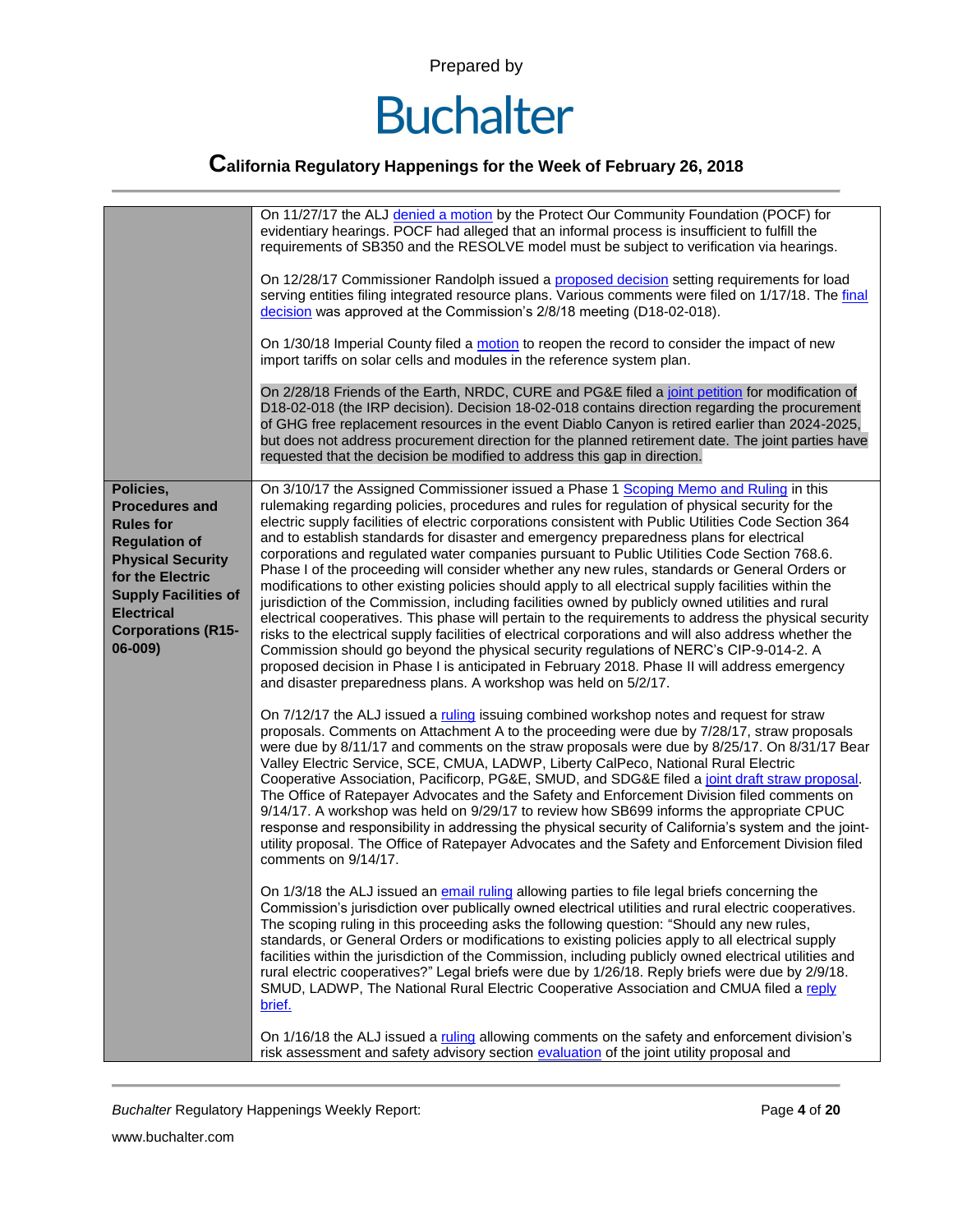

|                                                                                                                                                                                                                                                            | recommendations for consideration posted on 1/4/18. Comments were due by 2/2/18 and reply<br>comments were due by 2/16/18.                                                                                                                                                                                                                                                                                                                                                                                                                                                                                                                                                                                                                                                                                                                                                                                                                                                                                           |
|------------------------------------------------------------------------------------------------------------------------------------------------------------------------------------------------------------------------------------------------------------|----------------------------------------------------------------------------------------------------------------------------------------------------------------------------------------------------------------------------------------------------------------------------------------------------------------------------------------------------------------------------------------------------------------------------------------------------------------------------------------------------------------------------------------------------------------------------------------------------------------------------------------------------------------------------------------------------------------------------------------------------------------------------------------------------------------------------------------------------------------------------------------------------------------------------------------------------------------------------------------------------------------------|
|                                                                                                                                                                                                                                                            | On 1/19/18 the ALJ issued a ruling setting the prehearing conference for Phase II of the<br>proceeding for 3/15/18. The prehearing conference will address the status, scope and schedule for<br>Phase II along with any changes to the service list or procedural issues. Prehearing conference<br>statements shall be limited to enumerated questions set forth in the ruling. These question include<br>the number and type of workshops; what elements should be included in the emergency and<br>disaster preparedness plans; what new rules, standard, general orders, or modifications should<br>the Commission consider to ensure that entities are in compliance with Public Utilities Code<br>Section 768.6; should the new rules apply to publicly owned electrical utilities and rural electric<br>cooperatives and should any rules be adopted to insure that cities and counties have an<br>opportunity to participate in plan preparation. Prehearing conference statements were due by<br>$3/1/18$ . |
| <b>Streamlining</b><br><b>Interconnection of</b><br><b>Distributed Energy</b>                                                                                                                                                                              | On 7/13/17 the Commission issued an order instituting the rulemaking to consider streamlining<br>interconnection of distributed energy resources and improvements to rule 21. Various parties filed<br>comments on 8/2/17, including CESA, Tesla, Chargepoint and CAISO.                                                                                                                                                                                                                                                                                                                                                                                                                                                                                                                                                                                                                                                                                                                                             |
| <b>Resources and</b><br><b>Improvements to</b>                                                                                                                                                                                                             | A pre-hearing conference was held on 9/13/17. Notice                                                                                                                                                                                                                                                                                                                                                                                                                                                                                                                                                                                                                                                                                                                                                                                                                                                                                                                                                                 |
| Rule 21 (R17-07-<br>007)                                                                                                                                                                                                                                   | On 10/2/17 the Assigned Commissioner and the ALJ issued a scoping ruling in the proceeding.<br>The ruling sets forth three phases. The first phase will deal with urgent issues, the second phase<br>will deal with ratesetting issues requiring coordination with R1408013 and the third phase will deal<br>with small and multi-jurisdictional utility rules. The schedule for the proceeding currently runs<br>through 2020.                                                                                                                                                                                                                                                                                                                                                                                                                                                                                                                                                                                      |
|                                                                                                                                                                                                                                                            | On 2/14/18 the ALJ issued an email ruling amending the schedule and extending the deadlines for<br>the working group 1 proposal and the working group 2 proposal. The ALJ also reassigned Issue 6<br>(development of forms and agreements to allow Distributed Energy Resources to fulfill Rule 21<br>requirements related to smart inverters) to working group 2.                                                                                                                                                                                                                                                                                                                                                                                                                                                                                                                                                                                                                                                   |
| <b>Resource</b><br>Adequacy,<br><b>Consider Program</b><br><b>Refinements and</b><br><b>Establish Annual</b><br><b>Local and Flexible</b><br><b>Procurement</b><br><b>Obligations for the</b><br>2019 and 2020<br><b>Compliance Years.</b><br>(R17-09-020) | On 9/28/17 the commission opened a rulemaking to oversee the resource adequacy program,<br>consider program refinements and establish annual local and flexible procurement obligations for<br>the 2019 and 2020 compliance years. The proceeding is the successor to R14-10-010. Comments<br>on preliminary matters pertaining to the scope, schedule, and administration of the proceedings<br>were due 10/30/17 and reply comments were due 11/9/17.                                                                                                                                                                                                                                                                                                                                                                                                                                                                                                                                                              |
|                                                                                                                                                                                                                                                            | On 11/7/17 a working group meeting was held to discuss weather sensitive demand response,<br>behind-the-meter resources and comments on the OIR.                                                                                                                                                                                                                                                                                                                                                                                                                                                                                                                                                                                                                                                                                                                                                                                                                                                                     |
|                                                                                                                                                                                                                                                            | A prehearing conference was held on 12/4/17. Notice                                                                                                                                                                                                                                                                                                                                                                                                                                                                                                                                                                                                                                                                                                                                                                                                                                                                                                                                                                  |
|                                                                                                                                                                                                                                                            | On 1/18/18 the Assigned Commissioner and ALJ issued a scoping memo and ruling. The<br>proceedings will be divided into three separate tracks. Track 1 will consider system, local and<br>flexible capacity requirements for the next year as well as time-sensitive refinements to the<br>Commission's RA program, including adoption of the 2019 Local Capacity Requirements, adoption<br>of the 2019 Flexible Capacity Requirements, adoption of the 2019 System RA Requirements, and<br>top priority modifications to the RA program. Track 2 will address less time sensitive topics,<br>including adoption of multi-year local RA requirements, refinements to local area rules and RA<br>program. Track 3 will consider the 2020 program year requirement and may revisit RA counting<br>rules for weather-sensitive and local demand response resources. Comments were due by<br>1/30/18 and proposals were due by 2/16/18. The proposals and comments were discussed at a 2-                                 |

**Buchalter Regulatory Happenings Weekly Report:** Page 5 of 20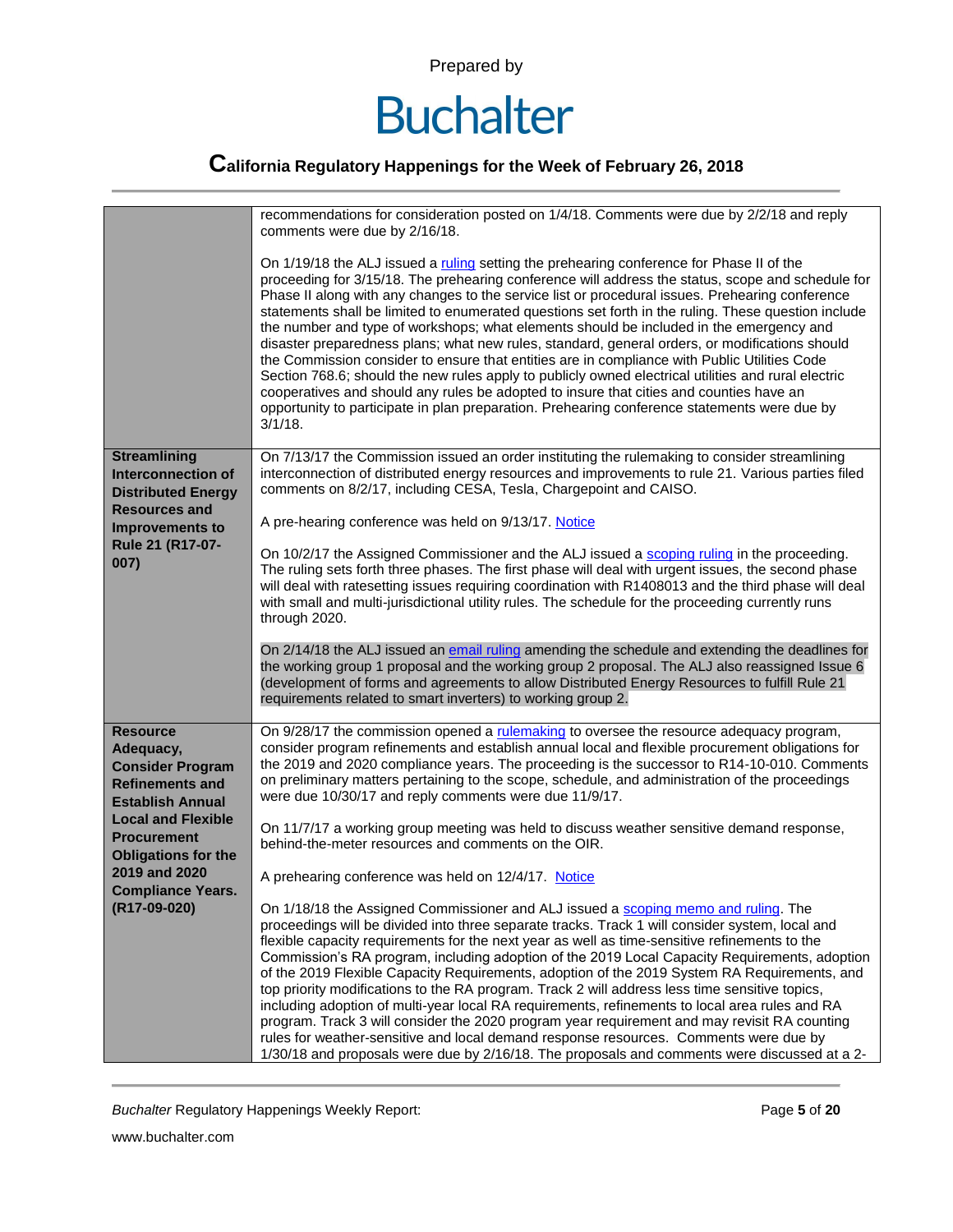

### **California Regulatory Happenings for the Week of February 26, 2018**

|                                                                                                                                                           | day workshop that was held at the CPUC on 2/22-23/18.                                                                                                                                                                                                                                                                                                                                                                                                                                                                                                                                                                                                                                                                                                                                                                                                                                                                                                                                                                                                                                                                                                                                                                        |
|-----------------------------------------------------------------------------------------------------------------------------------------------------------|------------------------------------------------------------------------------------------------------------------------------------------------------------------------------------------------------------------------------------------------------------------------------------------------------------------------------------------------------------------------------------------------------------------------------------------------------------------------------------------------------------------------------------------------------------------------------------------------------------------------------------------------------------------------------------------------------------------------------------------------------------------------------------------------------------------------------------------------------------------------------------------------------------------------------------------------------------------------------------------------------------------------------------------------------------------------------------------------------------------------------------------------------------------------------------------------------------------------------|
| <b>Creation of a</b><br><b>Shared Database or</b><br><b>Statewide Census</b><br>of Utility Poles and<br><b>Conduit in</b><br>California. (I17-06-<br>027) | On 6/29/17 the Commission instituted an Order Instituting Investigation into the creation of a<br>shared database or statewide census of utility poles and conduit in California (117-06-027, R17-06-<br>028 and R17-03-009 have been consolidated into this proceeding).<br>A prehearing conference was held on 12/5/17. Ruling<br>On 1/11/18 the Assigned Commissioner and ALJ issued a ruling requesting comments on the<br>creation of a shared statewide database of utility pole and conduit information. Input is requested<br>on (1) whether a proposed listing of data fields is complete; (2) whether any information categories<br>should be treated as confidential; (3) which data fields are most essential to accomplish the safety<br>and goals of the OII and OIR; (4) whether each pole owner should be responsible for maintaining<br>and providing access to its database, or whether a third party facilitator should be responsible for<br>maintaining one global database; and (5) the manner in which the database should be shared.<br>Comments were due by 2/8/18.<br>On 1/16/18 the ALJ issued a ruling amending the 1/11/18 ruling and attaching the correct listing of<br>proposed data fields. |

#### **California Energy Commission**

| <b>Issue</b>                                                                                                | <b>Latest Developments</b>                                                                                                                                                                                                                                                                                                                                                                                                                                                                                                                                                                                                                                                                                                                                                                                                                                                                                                                                                                                                                                                                                                                                                                                                                                                                                                                                                                                 |
|-------------------------------------------------------------------------------------------------------------|------------------------------------------------------------------------------------------------------------------------------------------------------------------------------------------------------------------------------------------------------------------------------------------------------------------------------------------------------------------------------------------------------------------------------------------------------------------------------------------------------------------------------------------------------------------------------------------------------------------------------------------------------------------------------------------------------------------------------------------------------------------------------------------------------------------------------------------------------------------------------------------------------------------------------------------------------------------------------------------------------------------------------------------------------------------------------------------------------------------------------------------------------------------------------------------------------------------------------------------------------------------------------------------------------------------------------------------------------------------------------------------------------------|
| <b>CEC Business</b><br><b>Meeting</b>                                                                       | The next regularly scheduled Business Meeting will be held 3/21/18.                                                                                                                                                                                                                                                                                                                                                                                                                                                                                                                                                                                                                                                                                                                                                                                                                                                                                                                                                                                                                                                                                                                                                                                                                                                                                                                                        |
| <b>Alternative and</b><br><b>Renewable Fuel and</b><br><b>Vehicle Technology</b><br><b>Program (ARFVTP)</b> | On 12/4/17 the Fuels and Transportation Division staff held a workshop to provide a forum for<br>hydrogen stakeholders to discuss hydrogen refueling station technical requirements. Notice<br>On 12/14/17 the Fuels and Transportation Division staff held a workshop to provide a forum for<br>hydrogen stakeholders to discuss evaluation criteria for hydrogen refueling station applications.<br>Critical milestones and data collection techniques will be discussed. Notice<br>On 1/30/18 the Commission and the California Pollution Control Financing Authority (CPCFA)<br>conducted a public workshop on EV infrastructure lending to the small business community.<br><b>Notice</b><br>On 3/7/18 the CEC will host a technology showcase and event celebrating 10 years of success<br>implementing the CEC's ARFVTP. Notice<br>On 3/15/18 the Lead Commissioner for Transportation and staff will conduct a public meeting of<br>the ARFVTP. Energy Commission staff will present an overview of proposed allocations included<br>in the revised staff report of the 2018-2019 Investment Plan Update for the Alternative and<br>Renewable Fuel and Vehicle Technology Program. The Lead Commissioner for Transportation<br>and Energy Commission staff are seeking input from the Advisory Committee, stakeholders, and<br>the public regarding the proposed allocations and rationale. Notice |
| <b>Electric Program</b><br><b>Investment Charge</b><br>(Docket No. 17-<br><b>EPIC-01)</b>                   | On 12/21/17 Commission staff conducted a public workshop to discuss the current state of<br>HVAC technologies needed to help meet California's greenhouse gas (GHG) reduction and low<br>global warming potential (GWP) refrigerant goals. Notice                                                                                                                                                                                                                                                                                                                                                                                                                                                                                                                                                                                                                                                                                                                                                                                                                                                                                                                                                                                                                                                                                                                                                          |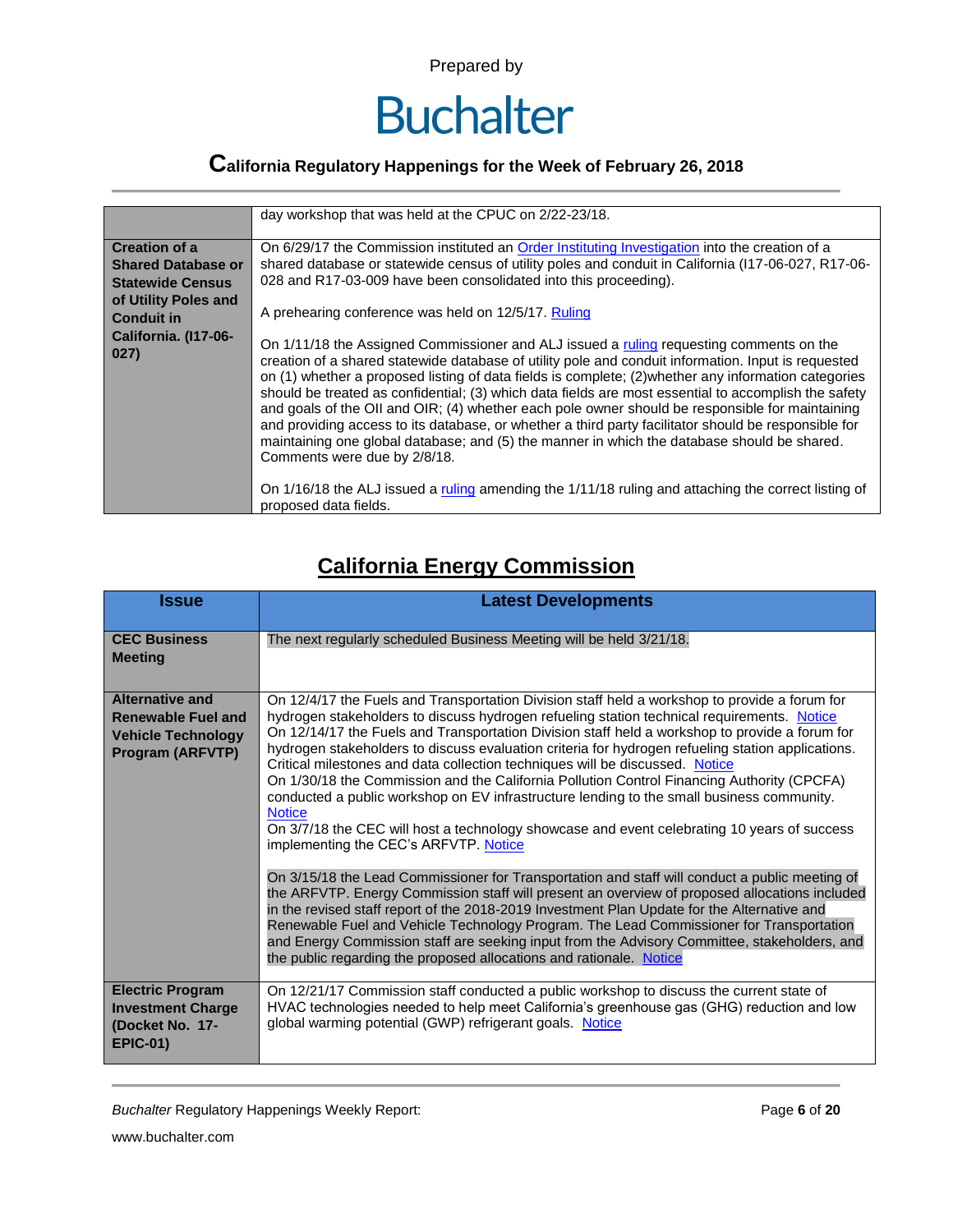

|                                                                                           | On 1/24/18 the CEC hosted a webinar to share information on innovative projects focusing on<br>efficient water heating technologies. Notice                                                                                                                                                                                                                                                                                                                                                                                                                                                                                                                                                                                                                                                                                                                                                     |
|-------------------------------------------------------------------------------------------|-------------------------------------------------------------------------------------------------------------------------------------------------------------------------------------------------------------------------------------------------------------------------------------------------------------------------------------------------------------------------------------------------------------------------------------------------------------------------------------------------------------------------------------------------------------------------------------------------------------------------------------------------------------------------------------------------------------------------------------------------------------------------------------------------------------------------------------------------------------------------------------------------|
|                                                                                           | On 2/7/18 the CEC hosted the 2018 EPIC Symposium at the Sacramento Convention Center.<br><b>More Information</b>                                                                                                                                                                                                                                                                                                                                                                                                                                                                                                                                                                                                                                                                                                                                                                                |
| <b>Integrated Energy</b><br><b>Policy Report -</b><br>(Docket No. 17-                     | On 12/4/17 the Lead Commissioner conducted a workshop to present the revised transportation<br>energy demand forecast as part of the 2017 Integrated Energy Policy Report (2017 IEPR)<br>proceeding. Notice                                                                                                                                                                                                                                                                                                                                                                                                                                                                                                                                                                                                                                                                                     |
| <b>IEPR-01)</b>                                                                           | On 12/15/17 the Chair of the Commission conducted a workshop to explore a range of<br>perspectives on the future of electricity and natural gas demand in California over the next 12<br>years. Staff from the Commission will present 12-year forecasts of electricity and natural gas<br>consumption and electricity peak demand. Energy Commission staff will also present details<br>regarding the treatment of additional achievable energy efficiency (including efforts to achieve<br>SB 350 energy efficiency targets), self-generation, electricity rates, hourly load forecasts, and<br>climate change impacts on electricity and natural gas demand. Notice                                                                                                                                                                                                                          |
|                                                                                           | The Commission adopted the 2017 IEPR at the business meeting on 2/21/18. At the same<br>meeting the Commission also approved the California Energy Demand Forecast for 2018-2030.<br>The report presents baseline forecasts of natural gas and electricity consumption and of peak<br>demand for California and utility planning areas. The report includes estimates of additional<br>achievable energy efficiency savings and photovoltaic adoption and provides options for<br>managed electricity forecasts for resource planning. Press Release                                                                                                                                                                                                                                                                                                                                            |
| 2018 Integrated<br><b>Research Policy</b><br><b>Report Update (18-</b><br><b>IEPR-01)</b> | On 2/12/18 the CEC issued a notice of request for public comments on the scoping order for the<br>2018 Integrated Energy Policy Report Update. The update will focus on two areas. First it will<br>review the implementation of energy policies under the Brown administration and the role of<br>these policies in establishing California's leadership in clean energy. The second portion will<br>focus on issues from the 2017 IEPR which focused on implementing SB 350, including ongoing<br>work to ensure energy reliability in Southern California and updating the energy demand<br>forecast. Notice. The final scoping order is anticipated for release in March 2018 and the final<br>2018 IEPR update is anticipated for adoption in February 2019.                                                                                                                               |
| <b>Renewable Energy</b><br>for Agriculture<br>Program (REAP)                              | On 3/8/18 Commission staff will conduct a public workshop in Bakersfield to present preliminary<br>program information and solicit public comment on initial concepts for the implementation of the<br>Renewable Energy for Agriculture Program (REAP). Notice                                                                                                                                                                                                                                                                                                                                                                                                                                                                                                                                                                                                                                  |
| <b>Renewable Energy</b>                                                                   | On 2/1/18 Commission staff held a pre-rulemaking workshop on updates to power source<br>disclosure. Notice                                                                                                                                                                                                                                                                                                                                                                                                                                                                                                                                                                                                                                                                                                                                                                                      |
| <b>Research</b>                                                                           | On 12/5/17 Commission staff conducted a public workshop with the California Public Utilities<br>Commission (CPUC), California Independent System Operator (California ISO), and other<br>organizations to review the progress of research called for in the California Vehicle-Grid<br>Integration Roadmap as part of the Governor's Zero-Emission Vehicle Action Plan. The<br>objectives of the workshop are to:<br>Present state agency updates on the progress of technical vehicle-grid integration<br>research and demonstration programs;<br>Provide an opportunity to hear from researchers on the current progress of diverse<br>vehicle-grid integration research and demonstration projects; and<br>Solicit stakeholder feedback on the direction of utility pilot programs and future research<br>opportunities with a focus on medium- and heavy-duty vehicles and services. Notice |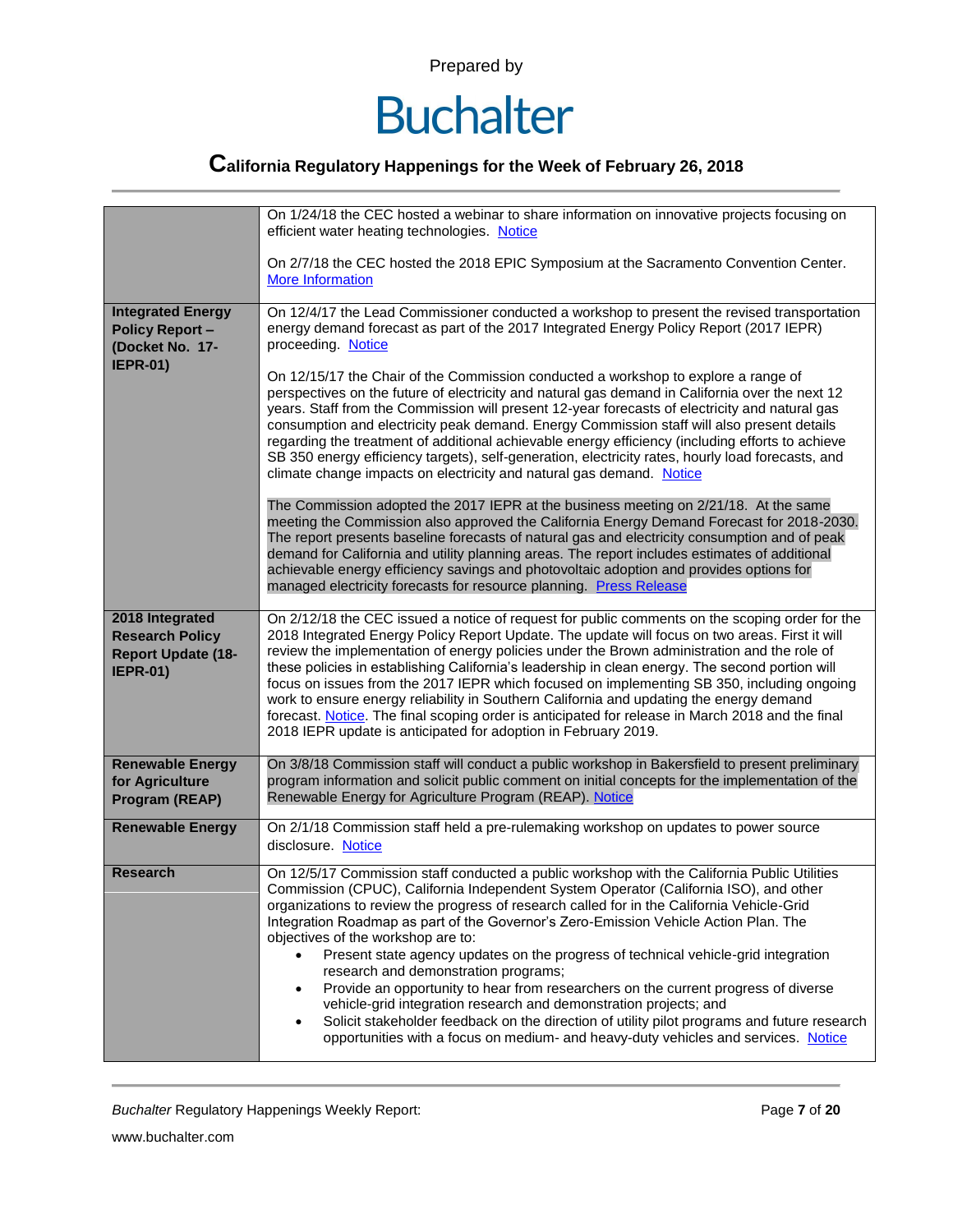

|                                                                                        | On 11/28/17 the Commission, California Public Utilities Commission (CPUC), California<br>Independent System Operator (California ISO), and the Los Angeles Department of Water and<br>Power (LADWP) released an assessment of the energy reliability for Southern California this<br>winter and expressed concern about the ability of the local utility to meet customer demand and<br>calling for conservation. Release; Assessment                         |
|----------------------------------------------------------------------------------------|---------------------------------------------------------------------------------------------------------------------------------------------------------------------------------------------------------------------------------------------------------------------------------------------------------------------------------------------------------------------------------------------------------------------------------------------------------------|
|                                                                                        | On 12/8/17 the Commission moderated a one-hour networking webinar for individuals interested<br>in applying for funding under "Bringing Rapid Innovation Development to Green Energy<br>(BRIDGE) GFO-17-308." This webinar is for individuals subscribed to LinkedIn subgroup<br>https://www.linkedin.com/groups/13565467 to network and potentially form project teams for this<br>funding opportunity. Notice                                               |
|                                                                                        | On 1/25/18 Commission staff conducted a public workshop to discuss the Public Interest Natural<br>Gas Research and Development (Natural Gas R&D) program's proposed energy-related natural<br>gas research initiatives for the 2018-19 fiscal year (FY) and the program's proposed expansion<br>request. Notice                                                                                                                                               |
|                                                                                        | On 2/16/18 Commission staff conducted a public workshop to present preliminary program<br>information and solicit public comment on the proposed Food Production Investment Program<br>(FPIP), including proposed program implementation. During this workshop, staff will also provide<br>a brief introduction to a proposed grant program to advance the use of renewable energy in<br>agricultural operations located in disadvantaged communities. Notice |
|                                                                                        | On 3/12/18 Commission staff will conduct a webinar to discuss the potential for offshore<br>renewable energy in California. The webinar will include presentations on data gathering efforts,<br>status of the Bureau of Ocean Energy Management (BOEM)-California Intergovernmental<br>Renewable Energy Task Force (Task Force), and the Department of Defense (DOD) mission<br>compatibility assessment. Notice                                             |
| SB 350- Clean<br><b>Energy and</b><br><b>Pollution Reduction</b><br><b>Act of 2015</b> | As part of the 12/13/17 meeting, the Commission considered adopting a resolution and Charter<br>establishing the Senate Bill 350 Disadvantaged Communities Advisory Group (Advisory Group<br>Charter). Notice; Charter The resolution was adopted and the Advisory Group was established<br>at the 12/13/17 meeting. Press Release                                                                                                                            |
| <b>Siting</b>                                                                          | On 1/25/18 the Commission's Siting, Transmission and Environmental Protection (STEP)<br>Division Compliance Office will host a workshop for power plant owners/operators and other<br>stakeholders to discuss proposed revisions to the General Compliance Condition on Compliance<br>Incident Reporting and the proposed Compliance Docketing Policy. Notice                                                                                                 |

#### **California Air Resources Board**

| <b>Issue</b>         | <b>Latest Developments</b>                                                                                                                                                                                                                                                                                                                                                                                                                                                                                                                                                  |
|----------------------|-----------------------------------------------------------------------------------------------------------------------------------------------------------------------------------------------------------------------------------------------------------------------------------------------------------------------------------------------------------------------------------------------------------------------------------------------------------------------------------------------------------------------------------------------------------------------------|
| <b>Cap and Trade</b> | On 7/25/17 AB398 was signed by the Governor and chaptered by the Secretary of State -<br>Chapter 135, Statutes of 2017. The bill extends the Cap and Trade program and requires update<br>to the scoping plan. The bill will require amendments to the regulation to impose price ceilings,<br>containment points, offset credit compliance limits and industry assistance factors for allowance<br>allocation.<br>On 7/17/17 ARB posted the Final Environmental Analysis and responses to comments on the<br>environmental analysis relating to the regulation amendments. |

**Buchalter Regulatory Happenings Weekly Report:** Page 8 of 20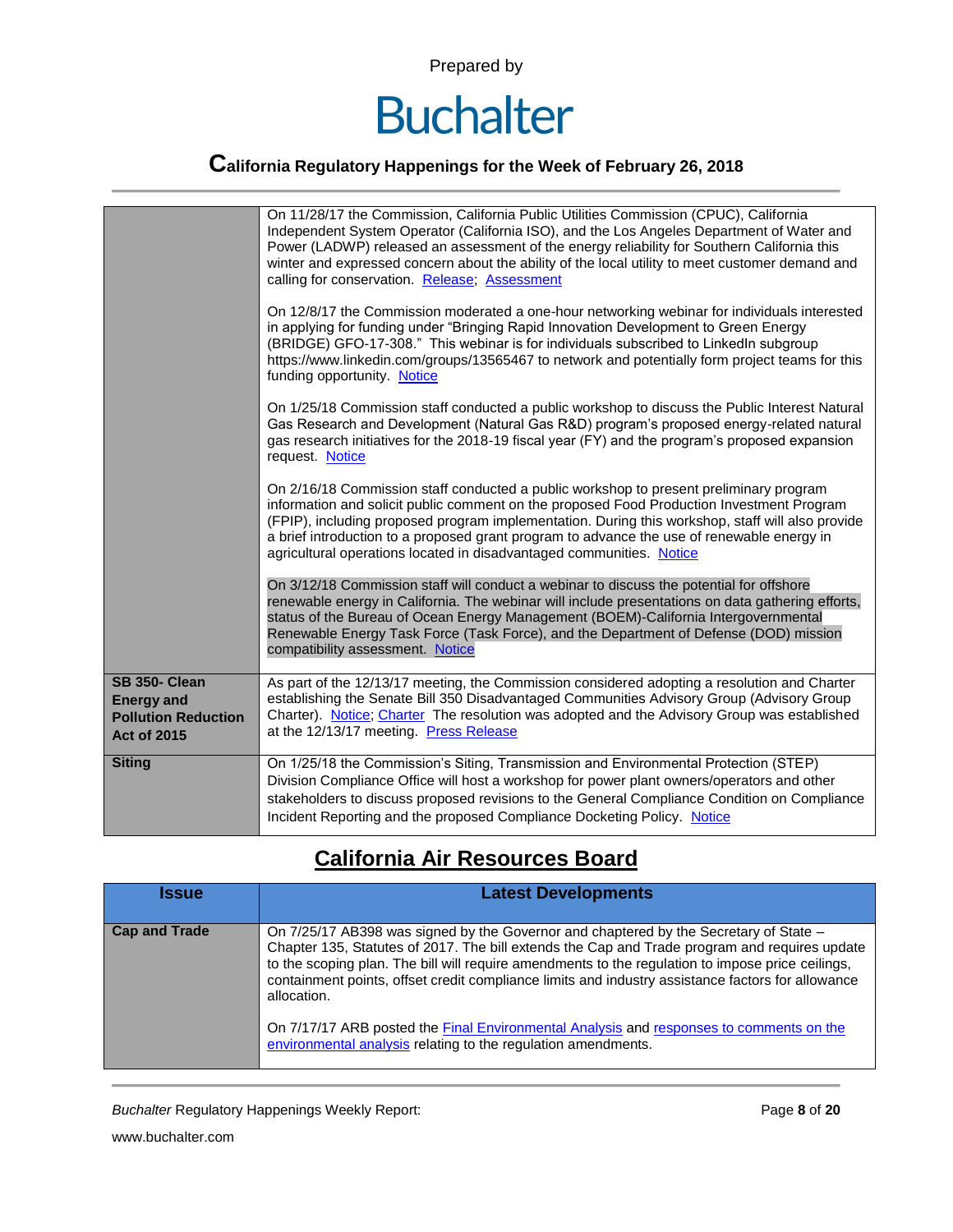

|                                                 | On 7/27/17 ARB approved the proposed amendments to the Cap and Trade Regulation. Notice<br>of Determination; Final Regulation Order. On 8/4/17 the amendments were submitted to OAL on<br>8/4/17. Request; Informative Digest. On 9/18/17 OAL approved the rulemaking and filed it with<br>the Secretary of State. The effective date was 10/1/17. Final Regulation Order; Final Statement<br>of Reasons.                                                                                                                                                                       |
|-------------------------------------------------|---------------------------------------------------------------------------------------------------------------------------------------------------------------------------------------------------------------------------------------------------------------------------------------------------------------------------------------------------------------------------------------------------------------------------------------------------------------------------------------------------------------------------------------------------------------------------------|
|                                                 | On 9/22/17 it was announced that Ontario had entered into an agreement with California and<br>Quebec to participate in cap and trade. The agreement goes into effect on 1/1/18.                                                                                                                                                                                                                                                                                                                                                                                                 |
|                                                 | A workshop was held on 10/12/17 to discuss the next steps for the cap and trade regulation.<br><b>Notice Presentation.</b>                                                                                                                                                                                                                                                                                                                                                                                                                                                      |
|                                                 | On 11/21/17 ARB posted the results of the 11/14/17 Joint Auction #13 report.                                                                                                                                                                                                                                                                                                                                                                                                                                                                                                    |
|                                                 | ARB released the January 2018 California-Quebec-Ontario Joint Auction Participant Training<br>Presentation.                                                                                                                                                                                                                                                                                                                                                                                                                                                                     |
|                                                 | On 1/30/18 ARB posted a notice of public hearing on 3/22/18 in Riverside, CA to consider<br>approving the adoption of two proposed amendments to the Cap and Trade regulation. The<br>narrow amendments are intended to clarify that 1. The regulation requires a successor entity<br>after a change in ownership to be responsible for the outstanding, pre-transfer compliance<br>obligation of the predecessor entity, and 2. The regulatory procedure for establishing the Auction<br>Reserve Price in the Ontario and Quebec regulations. Proposed Regulation Order Notice |
|                                                 | Meetings were held on 3/2/18 to discuss potential amendments to the cap and trade regulation<br>and SB350 Integrated Resource Plans. Discussion Draft Price Containment Paper                                                                                                                                                                                                                                                                                                                                                                                                   |
| <b>GHG Reporting</b>                            | On 3/14/17 ARB hosted a webinar on GHG emissions data reporting for electric power entities.<br><b>Registration</b>                                                                                                                                                                                                                                                                                                                                                                                                                                                             |
|                                                 | On 4/13/17 ARB posted a proposed second 15-day modifications to the regulation. Comments<br>were due 4/28/17 by 5pm. Notice The board approved the proposed amendments at the 6/29/17<br>Board Meeting. Agenda.                                                                                                                                                                                                                                                                                                                                                                 |
|                                                 | On 7/21/17 the proposed amendments were submitted to the California Office of Administrative<br>Law. Updated Informative Digest. On 9/1/17 OAL approved the rulemaking and filed it with the<br>Secretary of State. Notice Final Regulation Order Final Statement of Reasons. The amended<br>regulation became effective on 1/1/18.                                                                                                                                                                                                                                             |
| <b>Short Lived Climate</b><br><b>Pollutants</b> | On 4/11/16, ARB posted a proposed SLCP Strategy. Comments were due by 6/26/16. A<br>workshop to discuss the proposed strategy was held on 4/26/16 and additional workshops were<br>held on 5/3/16 in Bakersfield and Modesto. The Board discussed the matter on 5/19/16. Notice<br>Comments on the workshop were due by 5/26/16.                                                                                                                                                                                                                                                |
|                                                 | On 11/28/16, ARB posted the revised draft SLCP Strategy. Public workshops were held on<br>12/12/16 in Fresno, 12/15/16 in Diamond Bar, and 12/16/16 in Sacramento. Adoption of the<br>strategy will be considered at the 3/23-24/17 Board meeting in Riverside. Notice. The Comment<br>period ended on 1/17/17. Presentation On 3/14/17 ARB posted the Final Proposed SLCP<br>Reduction Strategy, which includes the final environmental analysis and responses to comments<br>on the analysis.                                                                                 |
|                                                 | Subgroup meetings were held on the following dates:<br>Subgroup 1 - Non-digester projects 10/16/17.                                                                                                                                                                                                                                                                                                                                                                                                                                                                             |

**Buchalter Regulatory Happenings Weekly Report:** Page 9 of 20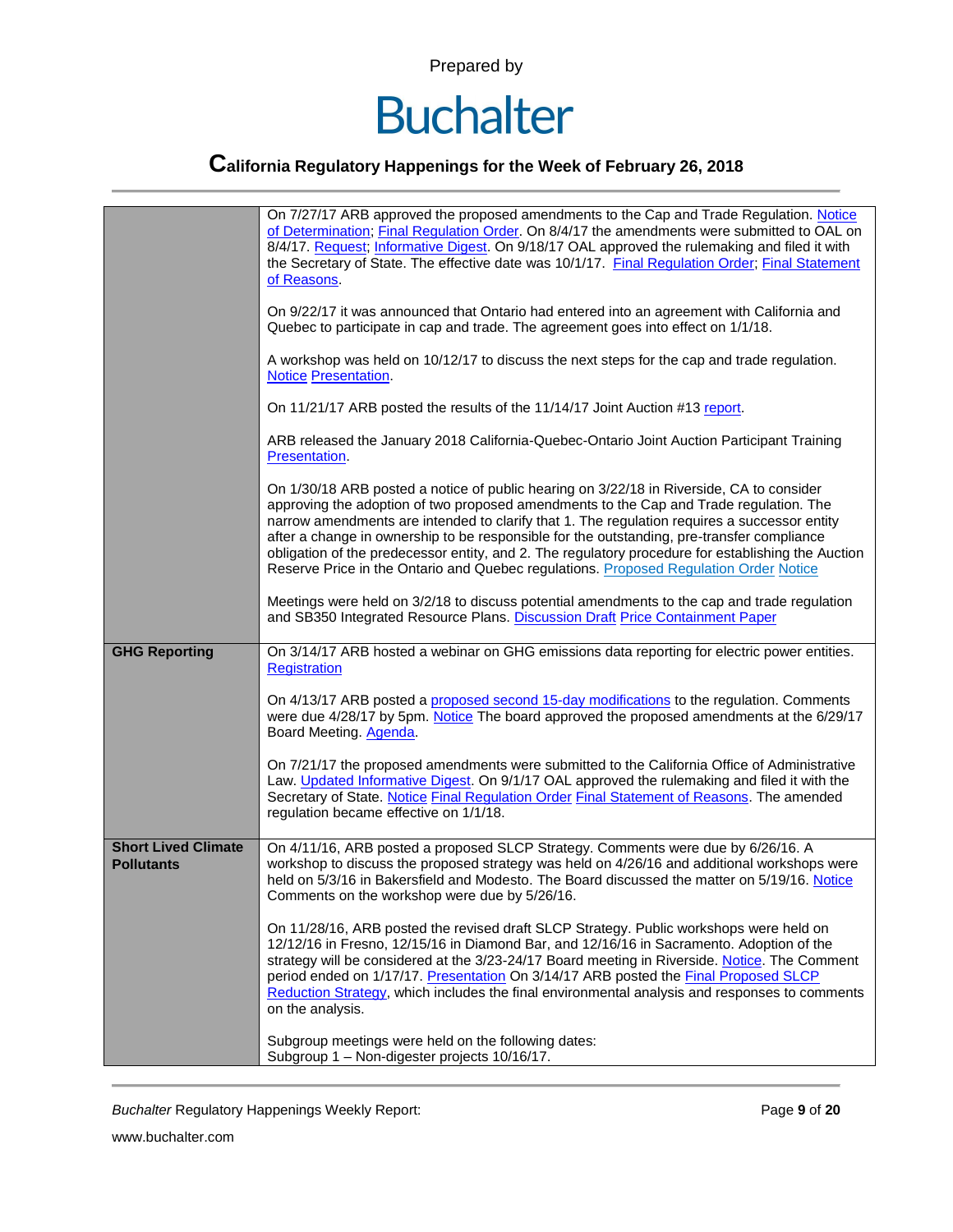

|                                                                             | Subgroup 2 - Digester Projects 10/12/17.                                                                                                                                                                                                                                                                                                                                                                                                                                                                                                                                                                                                         |
|-----------------------------------------------------------------------------|--------------------------------------------------------------------------------------------------------------------------------------------------------------------------------------------------------------------------------------------------------------------------------------------------------------------------------------------------------------------------------------------------------------------------------------------------------------------------------------------------------------------------------------------------------------------------------------------------------------------------------------------------|
|                                                                             | A workshop to discuss Hydrofluorocarbons Reduction Measures was held on 10/24/17. Notice<br><b>Presentation Draft Regulatory Language</b>                                                                                                                                                                                                                                                                                                                                                                                                                                                                                                        |
|                                                                             | On 12/29/17 ARB posted a summary of policies to encourage dairy biomethane projects and<br>other projects to reduce methane emissions. On 1/5/18 the three dairy subgroups provided an<br>update to the agencies on their processes and recommendations they have formulated to date.<br>Presentations - ARB; CDFA; CPUC; Subgroup 1; Subgroup 2; Subgroup 3                                                                                                                                                                                                                                                                                     |
|                                                                             | The SB1383 Dairy and Livestock subgroups held meetings in February. Subgroup 1, Fostering<br>Markets for non-digester projects met on 2/5/18, subgroup 2, fostering markets for digester<br>projects met on 2/26/18 and subgroup 3, research needs, including enteric fermentation met on<br>2/28/18. Meeting Notice                                                                                                                                                                                                                                                                                                                             |
| 2030 Scoping Plan                                                           | On 1/20/17, ARB posted the 2030 Scoping Plan Update. The scoping plan was discussed at<br>ARB board meetings on 1/27/17 and 2/16-17/17 board meetings. The public comment period<br>ended on 4/10/17. Notice                                                                                                                                                                                                                                                                                                                                                                                                                                     |
|                                                                             | On 3/28/17 ARB staff presented an overview of the 2017 scoping plan update.                                                                                                                                                                                                                                                                                                                                                                                                                                                                                                                                                                      |
|                                                                             | On 4/26/17 the ARB and the AB32 Environmental Justice Advisory Committee held a joint<br>meeting to discuss the Committee's recommendations on the Scoping Plan. Notice Agenda                                                                                                                                                                                                                                                                                                                                                                                                                                                                   |
|                                                                             | On 10/12/17 ARB staff presented updated modeling results reflecting the direction provided in<br>AB398 and discussed the schedule for finalization of the 2017 scoping plan. Notice Presentation                                                                                                                                                                                                                                                                                                                                                                                                                                                 |
|                                                                             | On 10/27/17 ARB released a revised 2017 climate change scoping plan.                                                                                                                                                                                                                                                                                                                                                                                                                                                                                                                                                                             |
|                                                                             | On 11/30/17 ARB released the proposed final 2017 climate change scoping plan. On 12/14/17<br>the Board approved the scoping plan along with the finalized environmental documents. Meeting<br><b>Notice Press Release Final Plan</b>                                                                                                                                                                                                                                                                                                                                                                                                             |
| <b>U.S. EPA Proposed</b><br><b>Rules to Regulate</b><br><b>Power Plants</b> | On 3/28/17 President Trump issued an executive order ordering his administration to review and<br>possibly rescind several Obama-era energy rulings, including the Clean Power Plan. The<br>executive order also rescinded White House Council on Environmental Quality guidance on how<br>federal agencies are to quantify ghg emissions when conducting NEPA reviews.                                                                                                                                                                                                                                                                          |
|                                                                             | On 4/28/17, the D.C. Circuit granted the US EPA's request to pause litigation for 60 days over<br>the Clean Power Plan and ordered briefing on whether the case should be remanded to the<br>agency or just kept on hold. Briefs were due by 5/15/16. The panel also issued a similar stay<br>order for the EPA's rule capping carbon emissions from new or reconstructed power plants. On<br>8/8/17 the D.C. Circuit postponed the litigation for 60 more days, granting the US EPA's request<br>for more time to review its options about what to do with the rule. The court ordered the EPA to<br>submit status reports at 30-day intervals. |
|                                                                             | At the 7/27/17 ARB board meeting the board approved California's proposed compliance plan<br>for the Federal Clean Power Plan, certified the Final Environmental Analysis and approved the<br>written responses to comments received on the Draft Environmental Analysis.                                                                                                                                                                                                                                                                                                                                                                        |
|                                                                             | On 10/10/17the EPA issued a notice of proposed rulemaking proposing to repeal the Clean<br>Power Plan.                                                                                                                                                                                                                                                                                                                                                                                                                                                                                                                                           |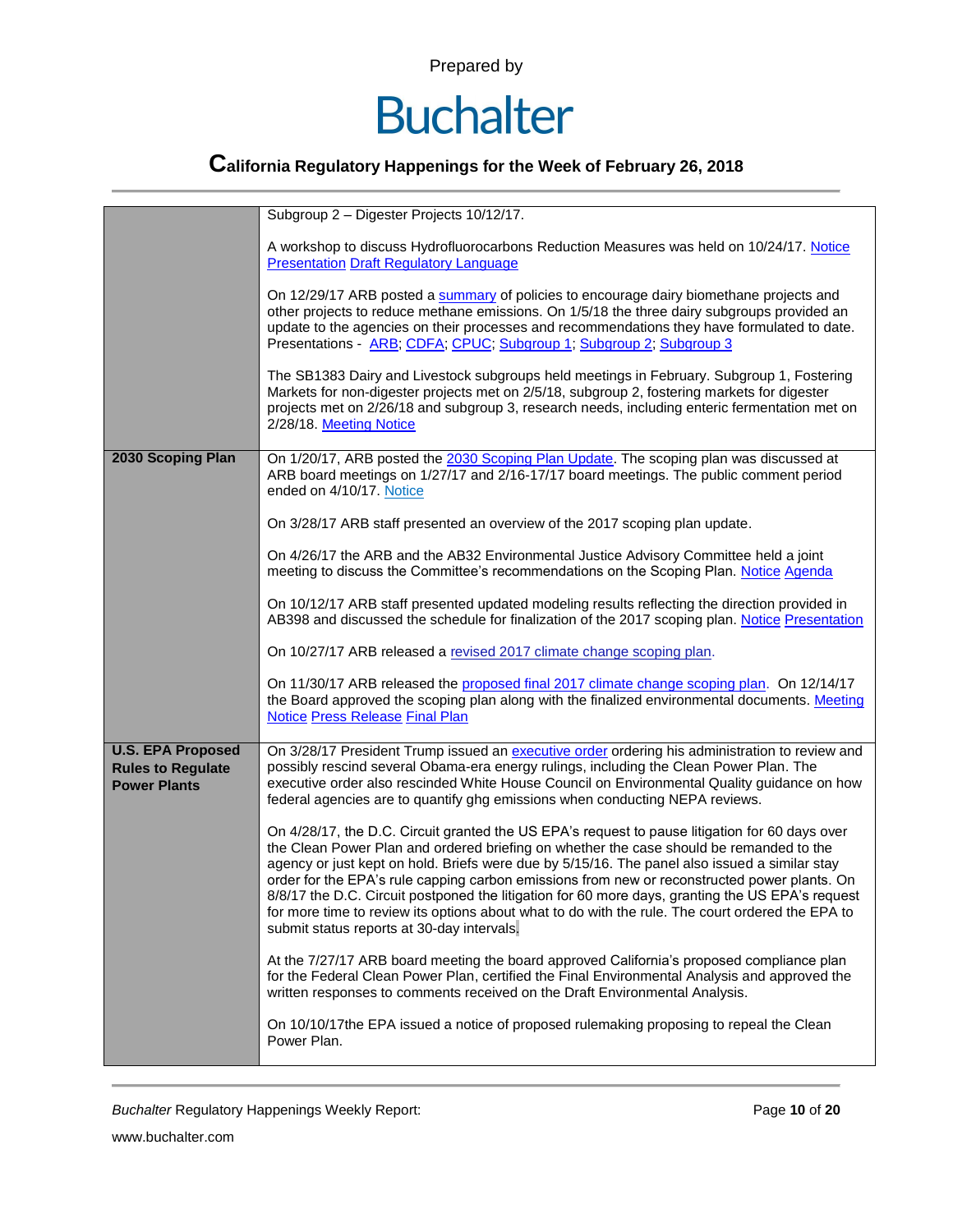

### **California Regulatory Happenings for the Week of February 26, 2018**

|                                                 | On 12/18/17 the EPA issued an advanced notice of proposed rulemaking soliciting comments<br>on a future rule to replace the Clean Power Plan rule.                                                                                                                                                                                                                                                                                                                                                                                                                                                                                                                                                                                                                                                                                |  |  |  |  |
|-------------------------------------------------|-----------------------------------------------------------------------------------------------------------------------------------------------------------------------------------------------------------------------------------------------------------------------------------------------------------------------------------------------------------------------------------------------------------------------------------------------------------------------------------------------------------------------------------------------------------------------------------------------------------------------------------------------------------------------------------------------------------------------------------------------------------------------------------------------------------------------------------|--|--|--|--|
| <b>Low Carbon Fuel</b><br><b>Standard</b>       | The goal of the LCFS is to reduce carbon intensity of transportation fuel by at least 10% by<br>2020. On 2/20/18 ARB released the Draft Proposed Regulation Order and a Portion of Draft<br>Staff Report. The formal comment period is anticipated to begin around 3/9/18.                                                                                                                                                                                                                                                                                                                                                                                                                                                                                                                                                        |  |  |  |  |
| <b>Innovative Clean</b><br><b>Transit Rules</b> | The key goals of this measure include 1. Support the near-term deployment of zero-emission<br>buses where the economics are viable and where transit service can be maintained or<br>expanded; 2. Secure binding commitments from the state's transit providers for a long-term<br>vision for transition to zero-emission technologies across all transit modes, and 3. Partner with<br>transit agencies to pilot innovative approaches to improve access to transit systems with zero-<br>emissions first- and last-mile solutions.<br>On 12/15/17 a public workshop was held to discuss development of innovative clean transit.<br>Presentation. The staff proposal on the ICT Rules include achieving a zero emission transit<br>system by 2040 and encouragement of early action with opportunities for funding. Rules would |  |  |  |  |
|                                                 | be applicable to all public transit agencies that own or operate buses with GVWR > 14,000 lbs.                                                                                                                                                                                                                                                                                                                                                                                                                                                                                                                                                                                                                                                                                                                                    |  |  |  |  |

#### **California Independent System Operator**

| <b>Issue</b>                                | <b>Latest Developments</b>                               |  |  |  |  |
|---------------------------------------------|----------------------------------------------------------|--|--|--|--|
| <b>Board of Governors</b><br><b>Meeting</b> | The next scheduled Board meeting is 3/22-23/18. Schedule |  |  |  |  |

#### **CAISO Stakeholder Initiatives**

| <b>Issue</b>                                                                                  | <b>Latest Developments</b>                                                                                                                                                                                                                                                                                                                                                                                                                                                                                                                                                                                                                                                                                                                |  |  |  |  |  |
|-----------------------------------------------------------------------------------------------|-------------------------------------------------------------------------------------------------------------------------------------------------------------------------------------------------------------------------------------------------------------------------------------------------------------------------------------------------------------------------------------------------------------------------------------------------------------------------------------------------------------------------------------------------------------------------------------------------------------------------------------------------------------------------------------------------------------------------------------------|--|--|--|--|--|
| <b>Flexible resource</b><br>adequacy criteria<br>and must offer<br>obligations (FRAC-<br>MOO) | On 5/1/17 the CAISO posted the revised straw proposal. The CAISO held a stakeholder call on<br>5/8/17 to discuss the revised straw proposal. Comments were due by 5/22/17. Market Notice<br><b>Presentation</b><br>A Phase 2 Working Group call was held on 8/2/17. Market Notice. Comments were due by                                                                                                                                                                                                                                                                                                                                                                                                                                   |  |  |  |  |  |
|                                                                                               | 8/18/17. Brattle Presentation<br>A Phase 2 Working Group Meeting was held on 9/26/17. Market Notice; Presentation<br>On 11/2/17 CAISO postponed the stakeholder meeting originally scheduled for 11/9/17 because<br>more time is needed to analyze the data and publish the proposal. A stakeholder meeting was<br>held on 11/29/17. Market Notice. On 11/21/17 CAISO posted the draft proposal. Comments<br>were due by 12/13/17. Presentation<br>On 1/31/18 CAISO posted the revised draft flexible capacity framework. A stakeholder meeting<br>was held on 2/7/18 to discuss the revised draft flexible capacity framework in the FRAC-MOO<br>Phase 2 initiative. Comments were due by 2/21/18. Market Notice Agenda and Presentation |  |  |  |  |  |

*Buchalter* Regulatory Happenings Weekly Report: Page **11** of **20**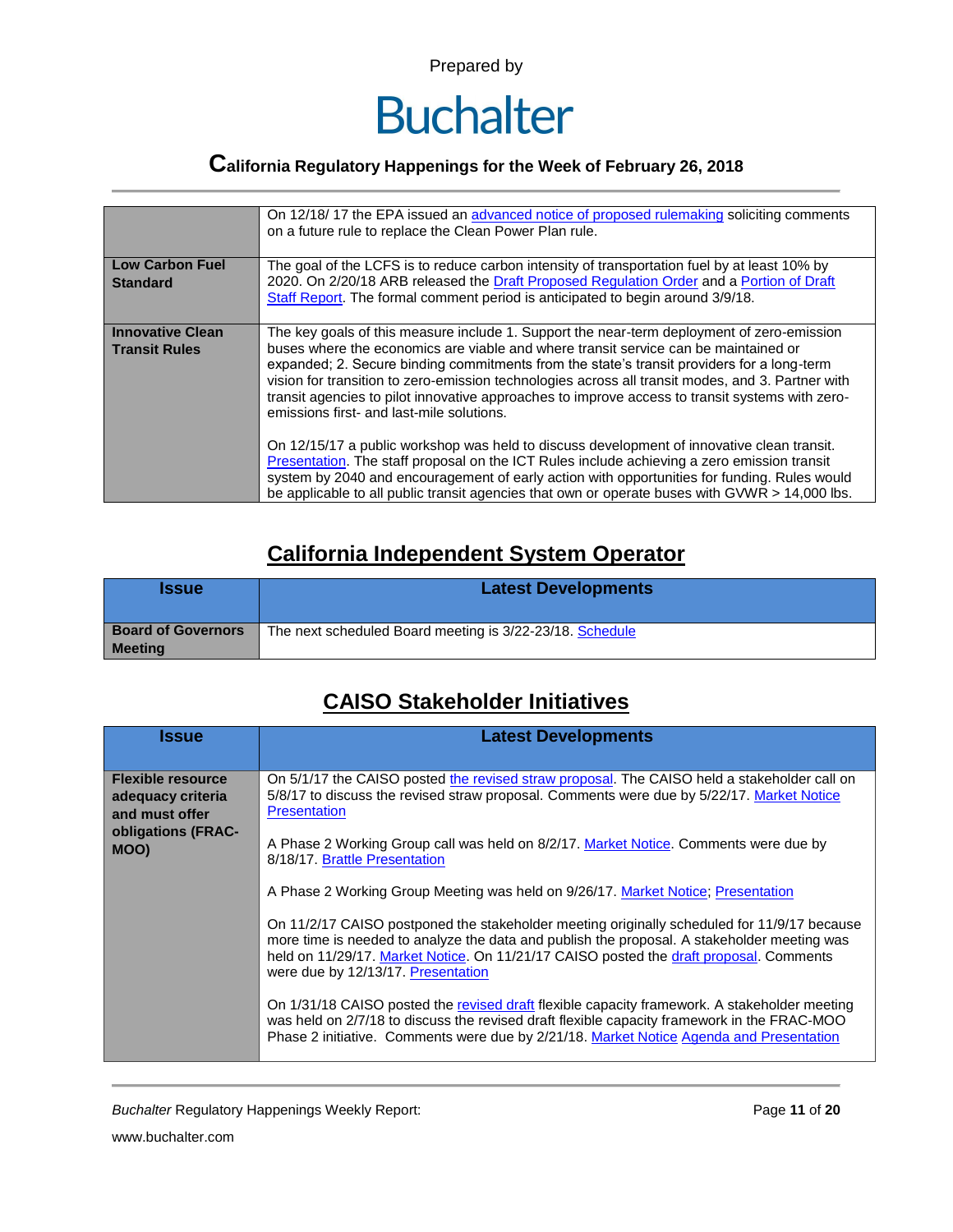

| <b>Energy Imbalance</b> | <b>Participants</b>                                                                                                                                                                                                                                                                                                                                                                                                                                                                                                                                                                                                                                                                                                                                                                                                                                                                                                     |  |  |  |
|-------------------------|-------------------------------------------------------------------------------------------------------------------------------------------------------------------------------------------------------------------------------------------------------------------------------------------------------------------------------------------------------------------------------------------------------------------------------------------------------------------------------------------------------------------------------------------------------------------------------------------------------------------------------------------------------------------------------------------------------------------------------------------------------------------------------------------------------------------------------------------------------------------------------------------------------------------------|--|--|--|
| <b>Market (EIM)</b>     | On 10/1/16 Arizona Public Service and Puget Sound Energy joined EIM. On 10/18/16, Mexico<br>Grid Operator CENACE announced it was exploring EIM participation for Baja California Norte.<br>On 2/24/17 BANC agreed to join the EIM, acting on behalf of SMUD beginning in April 2019.<br><b>News Release</b>                                                                                                                                                                                                                                                                                                                                                                                                                                                                                                                                                                                                            |  |  |  |
|                         | On 5/30/17 CAISO and Powerex announced that Powerex would participate in the EIM<br>beginning in April 2018. Powerex will be the first non-U.S. participant to join the market. On<br>10/3/17 an information call to discuss the Powerex EIM Implementation Agreement was held.<br><b>Market Notice</b>                                                                                                                                                                                                                                                                                                                                                                                                                                                                                                                                                                                                                 |  |  |  |
|                         | On 6/1/17 CAISO and LADWP announced that they had signed an agreement for LADWP to join<br>the EIM beginning in April 2019.                                                                                                                                                                                                                                                                                                                                                                                                                                                                                                                                                                                                                                                                                                                                                                                             |  |  |  |
|                         | On 10/1/17 Portland General Electric became the fifth western utility to begin full participation in<br>the EIM.                                                                                                                                                                                                                                                                                                                                                                                                                                                                                                                                                                                                                                                                                                                                                                                                        |  |  |  |
|                         | On 12/14/17 CAISO approved a proposal by CAISO management to enhance the EIM. The<br>decision directs CAISO to move forward with a tariff change to use ISO modeling of energy<br>storage (non-generator resources) more broadly and support participants in the western EIM in<br>modeling their aggregated resources. The Board also accepted EIM enhancements that will<br>automate some manual processes, support financial settlements and expand the market's<br>general modeling capabilities. News Release                                                                                                                                                                                                                                                                                                                                                                                                      |  |  |  |
|                         | Miscellaneous                                                                                                                                                                                                                                                                                                                                                                                                                                                                                                                                                                                                                                                                                                                                                                                                                                                                                                           |  |  |  |
|                         | On 6/13/17 the CAISO announced a new initiative. Consolidated Energy Imbalance Market<br>Initiatives. The initiative combines three EIM initiatives from the 2017 roadmap. Third Party<br>Transmission Contribution for EIM Transfers, Management of EIM Imbalance Settlement for<br>Bilateral Schedule Changes, and EIM Wheeling Rate Charges. A call to discuss the Issue Paper<br>was held on 6/20/17. Comments were due by 6/30/17. Market Notice Presentation. A<br>stakeholder meeting was held on 8/7/17 to discuss the straw proposal. The straw proposal was<br>posted on 7/31/17. Comments were due by 8/17/17. Market Notice. On 8/28/17CAISO<br>announced that the Business Requirements Specification for the new EIM functionality is now<br>available. The new functionality will automate manual processes and facilitate EIM participation<br>by entities both in and outside of the US. Market Notice |  |  |  |
|                         | A call was held on 9/12/17 to discuss the Draft Final Proposal. Presentation Market Notice. The<br>comment deadline was 9/27/17. On 10/4/17 CAISO announced that it would accept<br>supplemental comments until 10/11/17. Notice                                                                                                                                                                                                                                                                                                                                                                                                                                                                                                                                                                                                                                                                                        |  |  |  |
|                         | On 11/3/17 CAISO posted draft tariff language. Comments were due by 11/22/17 and a web<br>conference to discuss was held on 11/30/17. Market Notice                                                                                                                                                                                                                                                                                                                                                                                                                                                                                                                                                                                                                                                                                                                                                                     |  |  |  |
|                         | On 12/1/17 CAISO posted revised draft tariff language and held a call on 12/7/17 to discuss.<br>Market Notice. On 12/13/17 CAISO posted the Final Draft Tariff Language.                                                                                                                                                                                                                                                                                                                                                                                                                                                                                                                                                                                                                                                                                                                                                |  |  |  |
|                         | On 12/15/17 CAISO filed the tariff amendment with FERC in ER18-461. On 2/14/18 FERC<br>issued an order accepting the tariff revisions, effective 2/15/18.                                                                                                                                                                                                                                                                                                                                                                                                                                                                                                                                                                                                                                                                                                                                                               |  |  |  |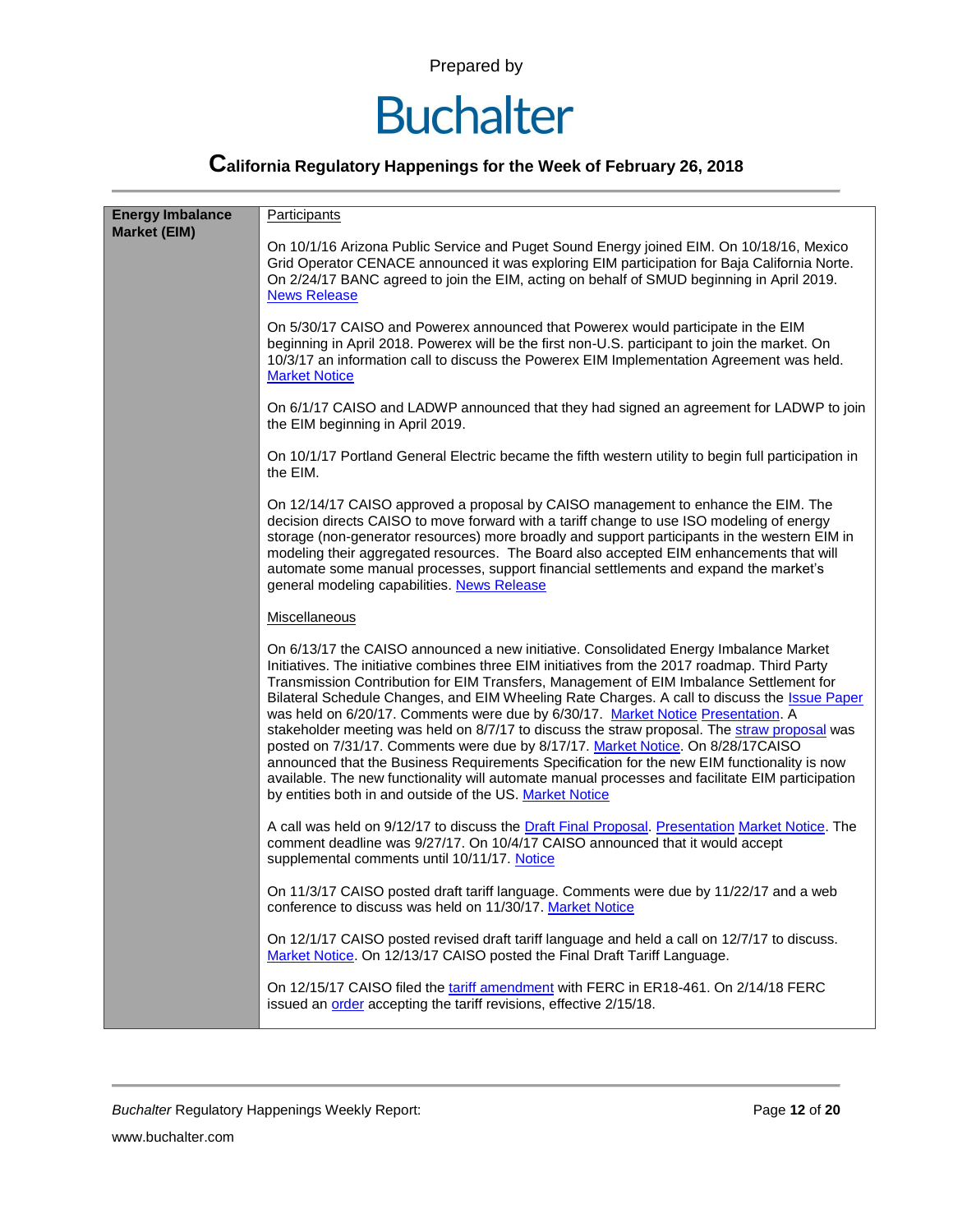### **Buchalter**

| <b>Reliability Services</b>                                                                        | On 2/2/17, CAISO posted the Phase 1B and Phase 2 Draft Tariff language. A call to discuss was<br>held on 2/21/17. Market Notice                                                                                                                                                                                                                                                                                                                                                                                                                                                                                                                                                                                                                                        |  |  |  |  |
|----------------------------------------------------------------------------------------------------|------------------------------------------------------------------------------------------------------------------------------------------------------------------------------------------------------------------------------------------------------------------------------------------------------------------------------------------------------------------------------------------------------------------------------------------------------------------------------------------------------------------------------------------------------------------------------------------------------------------------------------------------------------------------------------------------------------------------------------------------------------------------|--|--|--|--|
|                                                                                                    | On 4/7/17 the CAISO posted the Phase 1B and Phase 2 Draft Tariff language. A call to discuss<br>was held on 4/24/17. Market Notice                                                                                                                                                                                                                                                                                                                                                                                                                                                                                                                                                                                                                                     |  |  |  |  |
|                                                                                                    | On 4/18/17 CAISO posted the Business Requirements Specifications v. 2.0.                                                                                                                                                                                                                                                                                                                                                                                                                                                                                                                                                                                                                                                                                               |  |  |  |  |
|                                                                                                    | On 5/8/17 CAISO announced that the implementation date for the initiative had been extended<br>to 2/13/18 from 11/1/17. The new effective date will be 4/1/18. The extension was discussed at<br>the Market Performance and Planning Forum on 5/16/17.                                                                                                                                                                                                                                                                                                                                                                                                                                                                                                                 |  |  |  |  |
|                                                                                                    | A technical working group call was held on 6/13/17 to clarify the tariff processes proposed in the<br>initiative. Market Notice.                                                                                                                                                                                                                                                                                                                                                                                                                                                                                                                                                                                                                                       |  |  |  |  |
|                                                                                                    | On 7/7/17 The Second Revised Draft Tariff Language - Phase 1B and 2 was posted. A web<br>conference to discuss was held on 7/21/17. Market Notice Comments were due by 7/14/17.                                                                                                                                                                                                                                                                                                                                                                                                                                                                                                                                                                                        |  |  |  |  |
|                                                                                                    | On 8/3/17 CAISO posted the Phase 2 - Third Revised Draft Tariff Language. Market Notice. On<br>9/29/17 CAISO filed the tariff amendment for phase 1B and Phase 2 at FERC in docket ER18-1.                                                                                                                                                                                                                                                                                                                                                                                                                                                                                                                                                                             |  |  |  |  |
|                                                                                                    | On 10/23/17 various parties filed comments and protests and the CPUC filed a limited protest.                                                                                                                                                                                                                                                                                                                                                                                                                                                                                                                                                                                                                                                                          |  |  |  |  |
|                                                                                                    | The CPUC has requested that FERC reject the proposed tariff amendments regarding "listed<br>local capacity." On 11/13/17 CAISO filed a motion for leave to file answer and answer to the<br>various protests. On 11/30/17 CAISO filed another motion for leave to file answer and answer to<br>SDG&E's filing. On 1/18/18 FERC issued an order accepting the tariff revisions as filed, effective<br>2/15/18. On 2/14/18 CAISO filed a petition for limited tariff waiver requesting a temporary<br>suspension of the effectiveness of the tariff revisions. Due to implementation issues CAISO<br>requested a temporary suspension until 3/16/18. FERC granted the suspension on 3/1/18. The<br>initiative will now be activated for trade date 5/1/18. Market Notice |  |  |  |  |
|                                                                                                    | CAISO held a call on 1/4/18 to discuss process changes for resource adequacy and outage<br>coordination as part of the Reliability Services Initiative. These changes will be implemented in<br>April 2018. Training was provided on 1/10/18. Presentation. Market Notice.                                                                                                                                                                                                                                                                                                                                                                                                                                                                                             |  |  |  |  |
|                                                                                                    | On 3/5/18 and 3/8/18 the CAISO has scheduled the RSI 2017 and RAAIM calculation<br>modification market simulation web conferences to discuss market simulation performance.<br>CAISO has postponed the RSI implementation to March 2018 and activation to May 2017 and<br>the RAAIM Calculation modification implementation to May 2018 and activation to July 2018.<br><b>Market Notice</b>                                                                                                                                                                                                                                                                                                                                                                           |  |  |  |  |
| <b>Energy Storage and</b><br><b>Distributed Energy</b><br><b>Resources</b><br><b>Participation</b> | On 5/4/17 CAISO hosted a meeting to discuss the third revised straw proposal. Comments were<br>due by 5/18/17. Market Notice. On 4/13/17 CAISO posted the 2017 Baseline Accuracy Work<br>Group Proposal prepared by Nexant. On 4/17/17 CAISO posted the Third Revised Straw<br>Proposal. Presentation                                                                                                                                                                                                                                                                                                                                                                                                                                                                  |  |  |  |  |
| (Phases 2 and 3)                                                                                   | On 5/11/17 the CAISO announced that it was exploring options to determine whether market<br>enhancements are appropriate to manage certain outage reporting limitations of energy storage<br>resources with physical limitations. Market Notice                                                                                                                                                                                                                                                                                                                                                                                                                                                                                                                        |  |  |  |  |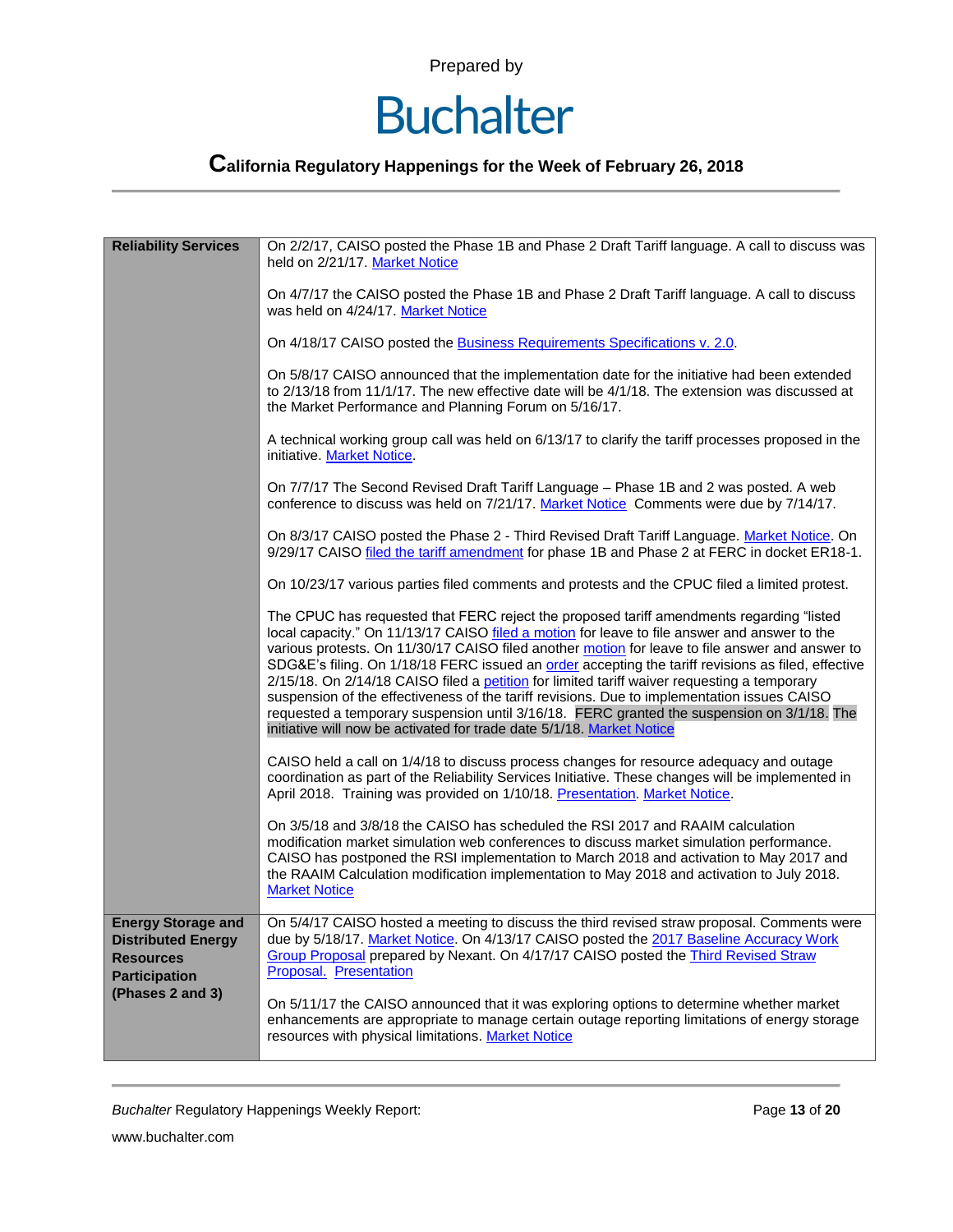

|                                                                                  | On 6/2/17 a joint workshop was held with the CPUC to discuss Storage. Agenda                                                                                                                                                                                                                                                                                                                                        |  |  |  |
|----------------------------------------------------------------------------------|---------------------------------------------------------------------------------------------------------------------------------------------------------------------------------------------------------------------------------------------------------------------------------------------------------------------------------------------------------------------------------------------------------------------|--|--|--|
|                                                                                  | On 6/9/17 the CAISO posted the Draft Final Proposal. A web conference was held on 6/15/17 to<br>discuss. Market Notice Presentation                                                                                                                                                                                                                                                                                 |  |  |  |
|                                                                                  | On 6/28/17 ISO management formally notified the Board of Governors and the EIM Governing<br>Body of their initial decisional classification of this initiative. Management concluded that the<br>initiative falls within the EIM Governing Body's advisory role, which means that the initiative will<br>be presented to the Board for approval. Any objection to this classification was due by 7/5/17.            |  |  |  |
|                                                                                  | On 9/29/17 CAISO posted the Phase 3 issue paper. A stakeholder call was held on 10/12/17.<br>The Phase 3 initiative will continue to identify and evaluate opportunities for increased<br>participation of transmission grid-connected energy storage and distribution-connected<br>resources in the CAISO market. Unresolved topics suggested by stakeholders in Phase 2 will<br>also be considered. Market Notice |  |  |  |
|                                                                                  | A workshop to discuss the Phase 3 scope originally scheduled for 12/11/17 has been cancelled.<br>The workshop will not be held until 2018. Market Notice                                                                                                                                                                                                                                                            |  |  |  |
|                                                                                  | On 11/6/17 CAISO hosted a workshop to discuss proposed topics for phase 3. Several<br>Stakeholders gave presentations. Market Notice On 11/17/17 CAISO posted the draft tariff<br>language for phase 2. A web conference to discuss was held on 12/12/17. Market Notice.                                                                                                                                            |  |  |  |
|                                                                                  | A customer partnership group call was held on 12/13/17 to discuss implementation of demand<br>response current changes associated with phase 2 of the proceeding. Questions and comments<br>to be discussed during the call were due by 12/6/17. Market Notice                                                                                                                                                      |  |  |  |
|                                                                                  | A workshop to discuss Phase 3 was held on 1/16/18. Market Notice Agenda Presentation<br>On 2/15/18 CAISO posted the Phase 3 straw proposal. A workshop to discuss phase 3 was held<br>on 2/21/18. Comments are due by 3/7/18. Market Notice                                                                                                                                                                         |  |  |  |
|                                                                                  | A workshop to discuss Phase 2 was held on 2/27/18. Market Notice Presentation                                                                                                                                                                                                                                                                                                                                       |  |  |  |
| <b>Transmission</b><br><b>Access Charge</b><br><b>Options for</b>                | CAISO held a stakeholder meeting in Folsom on 12/13/16 to review the draft final proposal for<br>the TAC Options Initiative. On 12/6/16, CAISO posted the draft final proposal. Market Notice<br>Presentation. The comment deadline ended on 1/11/17.                                                                                                                                                               |  |  |  |
| <b>Integrating New</b><br><b>Participating</b><br><b>Transmission</b><br>Owners. | On 12/20/16, CAISO posted an addendum to the draft regional framework proposal. The<br>addendum is intended to provide clarifications in light of questions raised at the 12/13/16<br>workshop. Comments were due by 1/11/17. Market Notice                                                                                                                                                                         |  |  |  |
|                                                                                  | On 3/2/17 CAISO posted a summary of stakeholder comments and the CAISO's responses.<br>Summary                                                                                                                                                                                                                                                                                                                      |  |  |  |
| <b>Regional Resource</b><br><b>Adequacy</b>                                      | On 12/1/16, CAISO posted a Regional Framework Proposal. A meeting was held on 12/8/16 to<br>review the draft final proposal. Market Notice. The comment deadline was 1/11/17.                                                                                                                                                                                                                                       |  |  |  |
|                                                                                  | On 3/1/17 CAISO posted the draft regional framework proposal stakeholder comments and<br><b>CAISO</b> responses.                                                                                                                                                                                                                                                                                                    |  |  |  |
| <b>Regional Integration</b><br><b>California GHG</b><br>compliance               | The CAISO held a stakeholder meeting on 5/31/17 to discuss the draft final proposal for the<br>initiative. On 5/25/17 CAISO posted the Draft Final Proposal.                                                                                                                                                                                                                                                        |  |  |  |

*Buchalter* Regulatory Happenings Weekly Report: Page **14** of **20**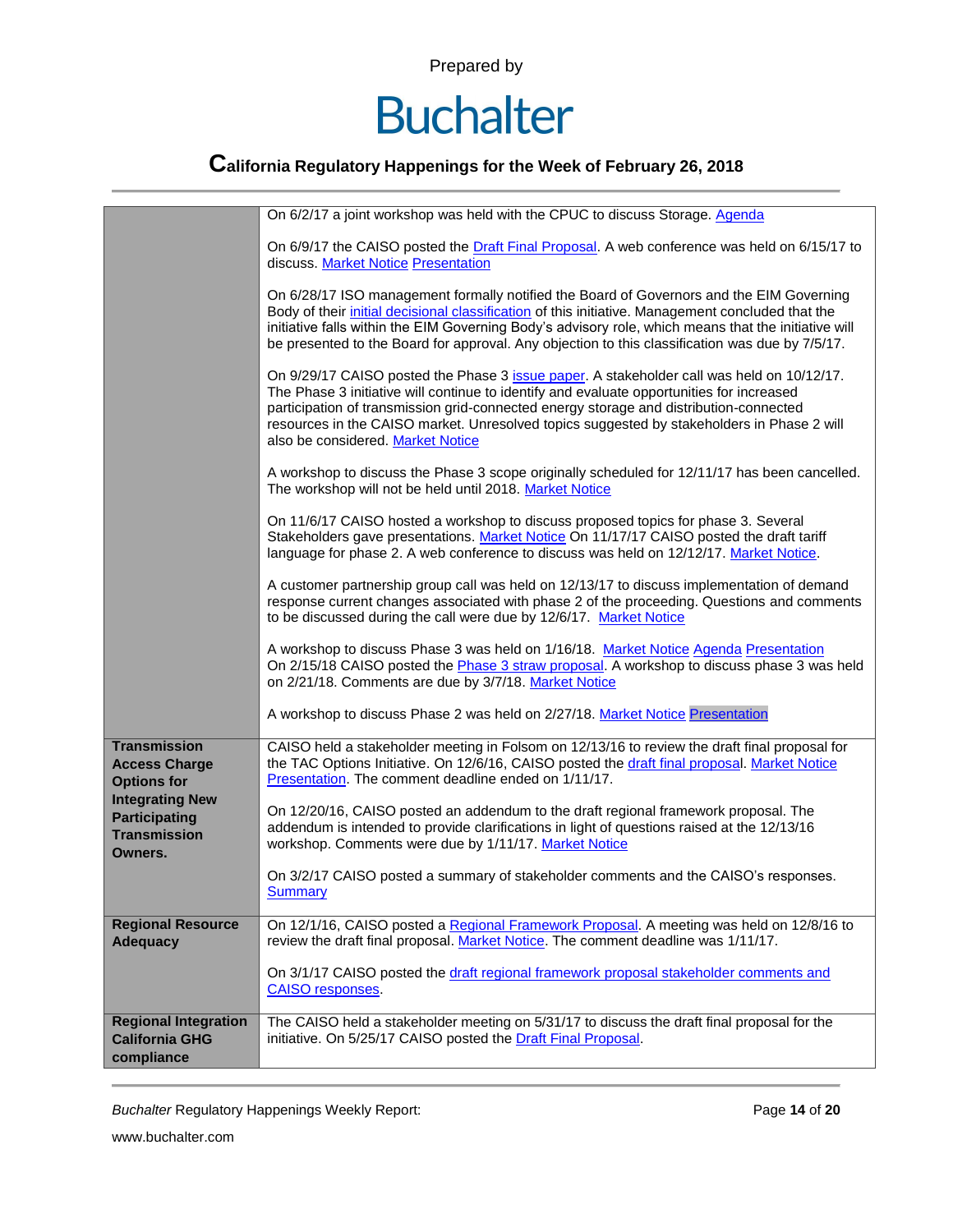

### **California Regulatory Happenings for the Week of February 26, 2018**

|                                                                                  | On 6/22/17 CAISO held a call to discuss a revised draft final proposal. Market Notice<br>Presentation. On 6/26/17 CAISO posted the Revised Draft Final Proposal. Comments were due<br>by 7/6/17.<br>A stakeholder call was held on 12/4/17 to continue discussions on the initiative and the<br>attribution accuracy report. Comments on materials presented were due by 12/18/17. Market<br>Notice. Presentation. CAISO presentation<br>On 2/20/18 CAISO posted the updated Second Revised Draft Final Proposal. A call to discuss<br>was held on 2/22/18. Market Notice                                                                                                                                                                                                                                                                                                                                                                                                                                                                                                                                                                                                                                              |
|----------------------------------------------------------------------------------|------------------------------------------------------------------------------------------------------------------------------------------------------------------------------------------------------------------------------------------------------------------------------------------------------------------------------------------------------------------------------------------------------------------------------------------------------------------------------------------------------------------------------------------------------------------------------------------------------------------------------------------------------------------------------------------------------------------------------------------------------------------------------------------------------------------------------------------------------------------------------------------------------------------------------------------------------------------------------------------------------------------------------------------------------------------------------------------------------------------------------------------------------------------------------------------------------------------------|
| <b>Miscellaneous Tariff</b><br><b>Revisions</b>                                  | On 2/10/17, CAISO announced that it was expediting three minor tariff language revisions in<br>advance of the broader tariff clarifications filing process. These changes include (i) revising<br>section 34.13.12 to be consistent with other provisions in the tariff allowing for automatic<br>acceptance of bids from SC's when they do not act within a specified time period; (ii) aligning<br>periods for negotiated default energy bids, and (iii) removal of the obligation to post effective<br>flexible capacity factors for resources under construction. Proposal<br>A call to discuss these proposed changes was held on 2/23/17. Market Notice. On 3/9/17 CAISO<br>filed the tariff changes at FERC in docket ER17-1132. Tariff Filing. On 4/24/17 FERC issued a<br>letter order accepting the tariff amendment.                                                                                                                                                                                                                                                                                                                                                                                        |
| <b>Review</b><br><b>Transmission</b><br><b>Access Charge</b><br><b>Structure</b> | On 4/12/17 CAISO posted a background white paper entitled "How Transmission Cost Recovery<br>Through Transmission Access Charge Works Today. "<br>On 6/30/17 CAISO posted the issue paper. A stakeholder meeting was held on 7/12/17. Market<br>Notice Presentation. A working group meeting was held on 8/29/17 to discuss the 6/30/17 issue<br>paper. An additional meeting to discuss is scheduled for 9/25/17. Comments following the<br>meeting are due by 10/13/17. Market Notice On 9/15/17 CAISO posted Supporting Materials. On<br>9/20/17 CAISO posted the questions submitted by stakeholders on Clean Coalition's proposed<br>solution presenting during the 8/29/17 working group meeting. These questions were discussed<br>at the 9/25/17 meeting. Market Notice.<br>On 10/18/17 CAISO announced that the straw proposal has been postponed.<br>On 1/11/18 CAISO posted the Straw Proposal. A meeting to discuss was held on 1/18/18.<br>Comments were due by 2/15/18. Market Notice                                                                                                                                                                                                                    |
| 2017 Expedited<br><b>GIDAP</b><br><b>Enhancements</b>                            | On 7/21/17 CAISO announced a new initiative entitled "2017 Expedited GIDAP Enhancements."<br>Issue Paper and Straw Proposal. The initiative addresses two issues that CAISO believes merit<br>immediate attention and expedited resolution. The first extends GIDAP parking provisions and<br>the second revises the interconnection request window and validation timeframe. In light of the<br>slowdown in procurement by utilities CAISO proposes to extend the parking period for an<br>addition year (for 2 years total) and commits to examine the TP Deliverability qualification criteria<br>comprehensively in a 2017 initiative. Second, CAISO proposes to shorten the interconnection<br>request window and lengthen the time for correction and validation. CAISO proposes that the<br>next open interconnection request window will run from 4/1 to 4/15 and the validation process<br>will be extended by 15 days. Market Notice Presentation. A call to discuss was held on 8/4/17,<br>comments were due by 8/11/17.<br>On 8/30/17 CAISO posted a Revised Straw Proposal. A call to discuss the revised straw<br>proposal was held on 9/6/17. Comments were due by 9/13/17. Market Notice Presentation. |

*Buchalter* Regulatory Happenings Weekly Report: Page **15** of **20**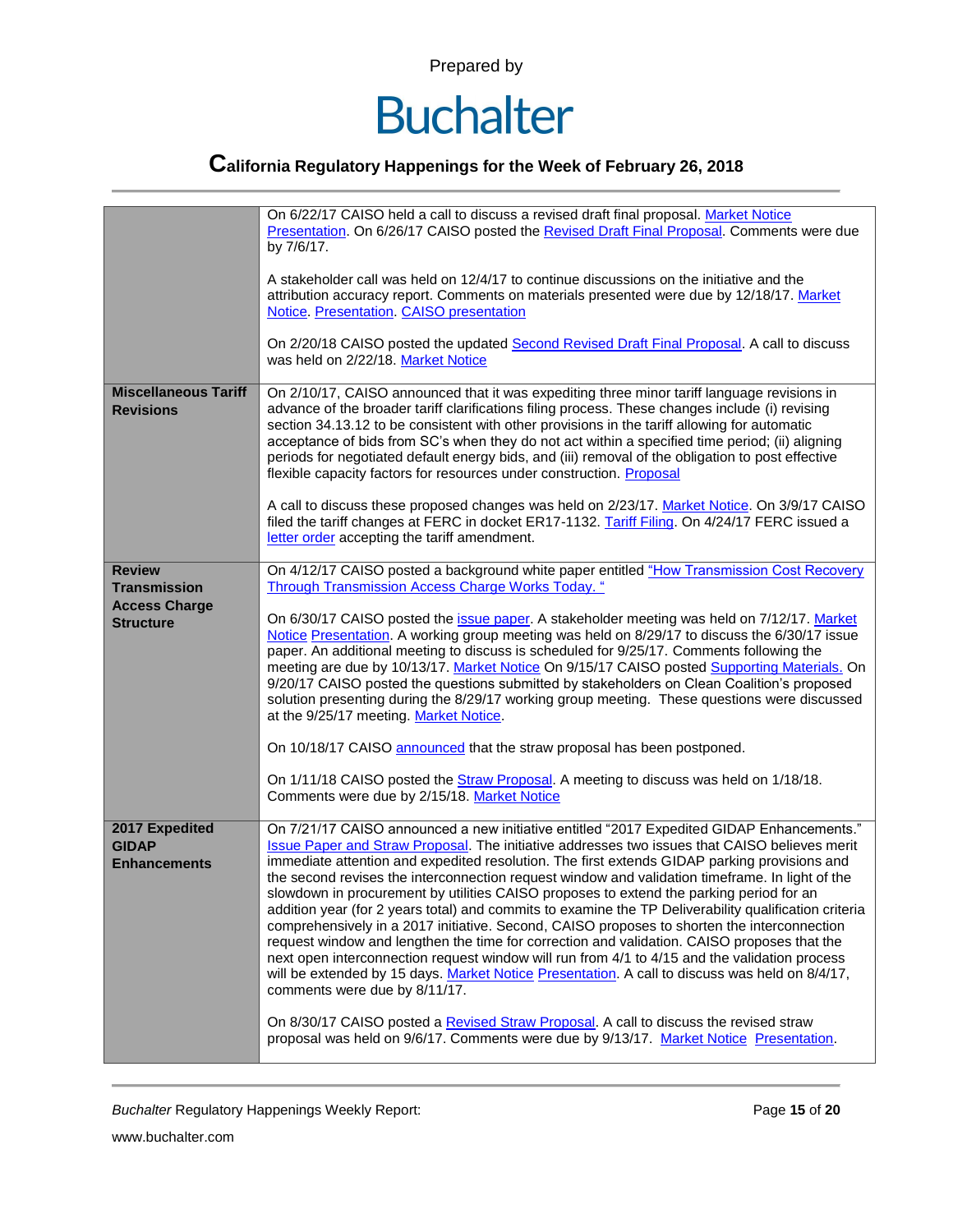

|                                                                      | On 10/10/17 CAISO posted the draft final proposal. Comments were due by 10/23/17. A call to<br>discuss was held on 10/16/17. Market Notice. On 11/30/17 CAISO posted draft tariff language.<br>Comments were due by 12/13/17. A call to discuss was held on 12/20/17. Market Notice<br>On 1/9/18 CAISO filed the tariff amendment with FERC (ER18-626). The amendment is<br>comprised of two sets of revisions. The first set of revisions are associated with extending the<br>current "parking" period from one year to two years for interconnection requests still seeking a<br>ppa before committing to Full Capacity Deliverability Status. The second set is associated with<br>shortening the interconnection request window by two weeks and lengthening the time for<br>correction and validation. This revision would shorten the interconnection window to two weeks,<br>April 1 - April 15. |
|----------------------------------------------------------------------|----------------------------------------------------------------------------------------------------------------------------------------------------------------------------------------------------------------------------------------------------------------------------------------------------------------------------------------------------------------------------------------------------------------------------------------------------------------------------------------------------------------------------------------------------------------------------------------------------------------------------------------------------------------------------------------------------------------------------------------------------------------------------------------------------------------------------------------------------------------------------------------------------------|
| <b>Imbalance</b><br><b>Conformance</b><br><b>Enhancements</b>        | On 11/29/17 CAISO announced a new initiative Imbalance Conformance Enhancements. An<br>issue paper and straw proposal was posted and a call to discuss was held on 12/8/17. Market<br>Notice. Presentation Issue Paper and Straw Proposal<br>The scope of the initiative it so clarify the CAISO's authority to conform for imbalance in both real<br>time and the day ahead. The initiative will also propose enhancements for the conformance<br>limiter to ensure price spikes do not result. Comments were due by 12/20/17.                                                                                                                                                                                                                                                                                                                                                                          |
|                                                                      | On 1/30/18 CAISO posted the Draft Final Proposal. A call to discuss was held on 2/6/18. Market<br><b>Notice Agenda and Presentation</b>                                                                                                                                                                                                                                                                                                                                                                                                                                                                                                                                                                                                                                                                                                                                                                  |
| <b>Reliability</b><br><b>Coordinator</b>                             | On 1/2/18 CAISO announced that it would become its own Reliability Coordinator and offer<br>these services to other balancing authorities and transmission operators in the western US.<br>These services include outage coordination, day-ahead planning and real-time monitoring for<br>reliability. In order to accomplish this task, CAISO gave notice of withdrawal to its current<br>reliability coordinator Peak Reliability. CAISO also provided withdrawal to the agencies funding<br>the agreement with Peak Reliability, including, but not limited to, BANC, WAPA, LADWP, APS,<br>BPA, IID, MID, PacifiCorp, SMUD, Salt River Project, and TID. An informational call was held on<br>1/4/18 and public meetings in Folsom, Portland and Phoenix on 1/17/18, 1/18/18 and 1/19/18<br>respectively. Market Notice                                                                               |
| <b>Interconnection</b><br><b>Process</b><br><b>Enhancements 2018</b> | On 1/4/18 CAISO launched a new initiative, Interconnection Process Enhancements 2018. On<br>1/17/18 the CAISO posted the issue paper. A stakeholder meeting was held on 1/24/18.<br>Comments were due by 2/7/18. The initiative will evaluate potential changes to enhance the<br>CAISO generator interconnection procedures and agreements. Market Notice Topics fall into six<br>broad categories, 1. Deliverability; 2. Energy Storage; 3. Generator Interconnection Agreements;<br>4. Interconnection Financial Security and Cost Responsibility; 5. Interconnection Requests; and<br>6. Modifications. Presentation                                                                                                                                                                                                                                                                                 |
| <b>Day-Ahead Market</b><br><b>Enhancements</b>                       | On 2/8/18 CAISO launched a new initiative, Day-Ahead Market Enhancements. This initiative will<br>address ramping and uncertainty previously left to be resolved by the real-time market. A<br>stakeholder meeting is scheduled for 3/7/18 to discuss the issue paper and straw proposal.<br>Enhancements to be considered include combining the Integrated Forward Market with the<br>Residual Unit Commitment process, changing the day-ahead scheduling granularity from hourly<br>to 15-minute and adding an imbalance reserve product. At the kickoff meeting, CAISO will<br>discuss additional design elements. Market Notice. On 2/28/18 CAISO posted the issue<br>paper/straw proposal. Comments on the issue paper are due by 3/21/18.                                                                                                                                                          |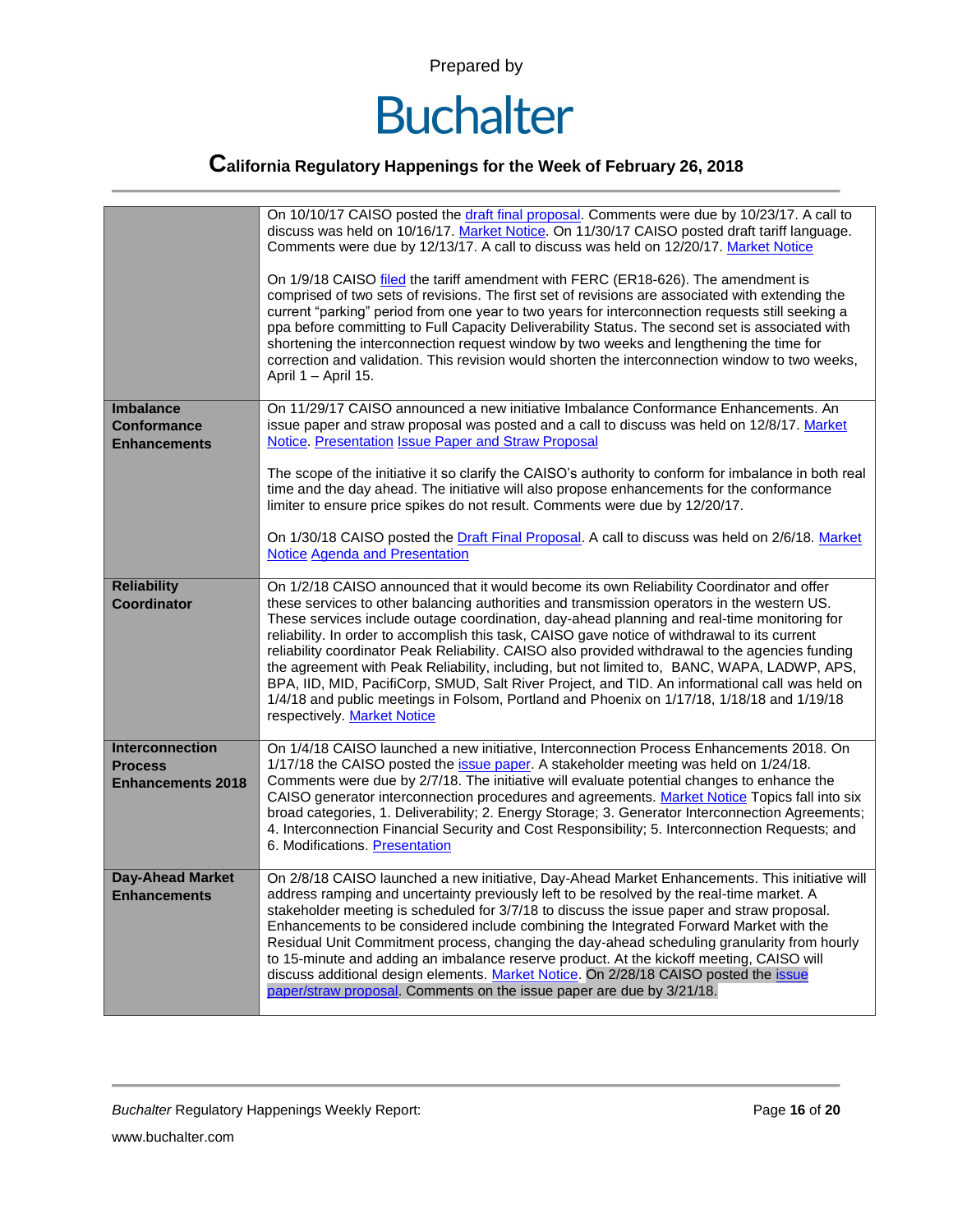### **Buchalter**

#### **California Regulatory Happenings for the Week of February 26, 2018**

### **Federal Energy Regulatory Commission**

| <b>Issue</b>                                                                          | <b>Latest Developments</b>                                                                                                                                                                                                                                                                                                                                                                                                                                                                                                                                                                                                                                                 |  |  |  |  |
|---------------------------------------------------------------------------------------|----------------------------------------------------------------------------------------------------------------------------------------------------------------------------------------------------------------------------------------------------------------------------------------------------------------------------------------------------------------------------------------------------------------------------------------------------------------------------------------------------------------------------------------------------------------------------------------------------------------------------------------------------------------------------|--|--|--|--|
| <b>Large Generator</b><br><b>Interconnection</b><br><b>Reforms NOPR</b><br>RM17-8-000 | On 12/15/16 FERC proposed reforms to its large generator interconnection processes aimed at<br>improving the efficiency of processing interconnection requests, removing barriers to needed<br>resource development, and assuring continued reliability of the grid. The NOPR revises<br>regulations, the pro forma Large Generator Interconnection Procedures and the pro forma LGIA.<br>While the NOPR applies to large generating facilities (>20MW), the NOPR does seek comment<br>on whether any of the proposed changes should be applied to small generating facilities. News<br>Release NOPR. Comments were due 60 days after publication in the Federal Register. |  |  |  |  |
|                                                                                       | On 2/23/17, the Commission extended the comment deadline to 4/13/17. On 4/28/17 MID filed<br>an answer.                                                                                                                                                                                                                                                                                                                                                                                                                                                                                                                                                                    |  |  |  |  |
|                                                                                       | On 7/3/17 Sunflower Electric Power Corporation Mid-Kansas Electric Company requested leave<br>to submit out of time comments. On 7/20/17 Renewable Energy Systems Americas, Inc.<br>submitted a motion to intervene out of time.                                                                                                                                                                                                                                                                                                                                                                                                                                           |  |  |  |  |
|                                                                                       | On 2/2/18 FERC announced that it would convene a technical conference on April 3 <sup>rd</sup> and 4 <sup>th</sup> to<br>discuss issues related to the coordination of Affected Systems raised in the complaint filed by<br>EDF Renewable Energy against MISO, Southwest Power pool and PJM and this Notice of<br>Proposed Rulemaking.                                                                                                                                                                                                                                                                                                                                     |  |  |  |  |
| <b>Grid Reliability and</b><br><b>Resilience Pricing</b><br>$(AD18-7)$                | On 1/8/18 FERC initiated this proceeding after terminating RM18-1, a rulemaking tasked with<br>evaluating the DOE pricing proposal. This proceeding will holistically examine the resiliency of<br>the market and asks RTOs and ISOs to provide information on whether the Commission needs<br>to act regarding resiliency. Each RTO must submit the requested information within 60 days.                                                                                                                                                                                                                                                                                 |  |  |  |  |
| <b>Electric Storage</b><br><b>Participation in</b><br><b>Regional Markets</b>         | On 2/15/18 FERC voted to remove barriers to the participation of electric storage resources in<br>the capacity, energy and ancillary services markets operated by RTOs and ISOs. The order is<br>intended to enhance completion and promote greater efficiency in the nation's electric wholesale<br>markets, and support the resilience of the bulk power system. Order 841                                                                                                                                                                                                                                                                                               |  |  |  |  |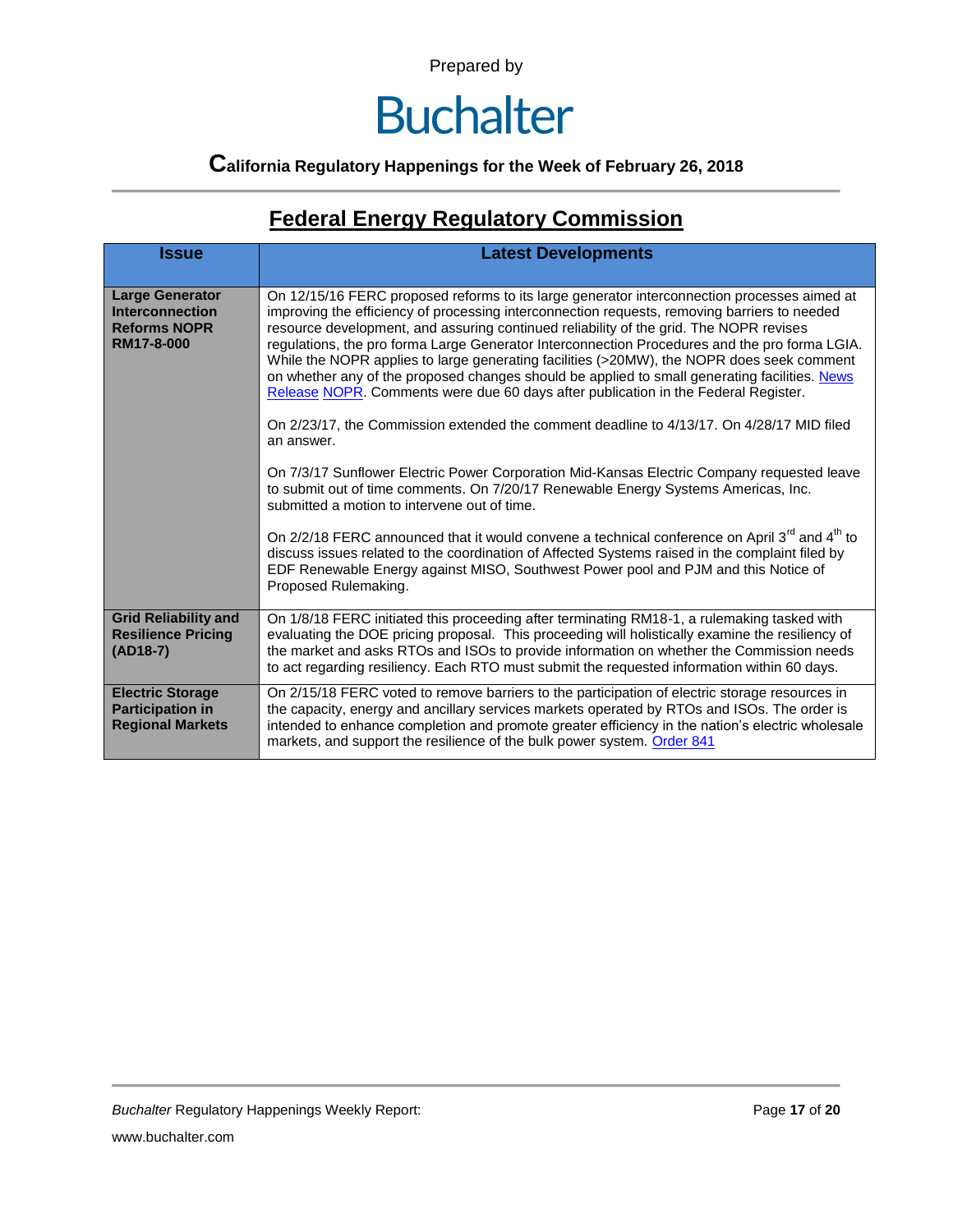### **Buchalter**

### **California Regulatory Happenings for the Week of February 26, 2018**

#### **Upcoming Meetings**

| <b>March 2018</b>                                                                                                   |                                                           |                                                                                                                                                                                                                                                                                 |                                                                                                                                                                                                                                                                                                                                                                                                                                                                                                       |                                              |
|---------------------------------------------------------------------------------------------------------------------|-----------------------------------------------------------|---------------------------------------------------------------------------------------------------------------------------------------------------------------------------------------------------------------------------------------------------------------------------------|-------------------------------------------------------------------------------------------------------------------------------------------------------------------------------------------------------------------------------------------------------------------------------------------------------------------------------------------------------------------------------------------------------------------------------------------------------------------------------------------------------|----------------------------------------------|
| <b>Monday</b>                                                                                                       | <b>Tuesday</b>                                            | Wednesday                                                                                                                                                                                                                                                                       | <b>Thursday</b>                                                                                                                                                                                                                                                                                                                                                                                                                                                                                       | Friday                                       |
| 5<br><b>CAISO Market</b><br>Surveillance<br><b>Committee Meeting</b><br>1pm<br>CAISO RSI 2018 web<br>conference 1pm | 6<br><b>CAISO Resource</b><br>Interconnection Fair<br>9am | $\overline{z}$<br><b>ARB Airport Shuttle</b><br><b>Bus Public Workshop</b><br>Series 10am<br>(Sacramento)<br>CAISO Day-Ahead<br>Market<br>Enhancements<br>Meeting 10am<br><b>CEC Technology</b><br>Showcase<br>celebrating 10 years<br>of alternative and<br>renewable fuel 1pm | 8<br>CAISO<br>Interconnection<br><b>Request Application</b><br>Draft Final GF Data<br>Form meeting 10am<br><b>ARB Airport Shuttle</b><br><b>Bus Public Workshop</b><br>Series 1pm (at LAX)<br><b>EIM Governing Body</b><br>Meeting 1pm<br><b>CAISO RAAIM</b><br>calculation web<br>conference 1pm<br><b>CEC- Staff Workshop</b><br>Discussion on the<br>California Energy<br>Commission's<br>Proposed<br>Implementation of<br>the Renewable<br>Energy for<br>Agriculture Program<br>- Bakersfield 9am | 9<br><b>EIM Regional Issues</b><br>Forum 9am |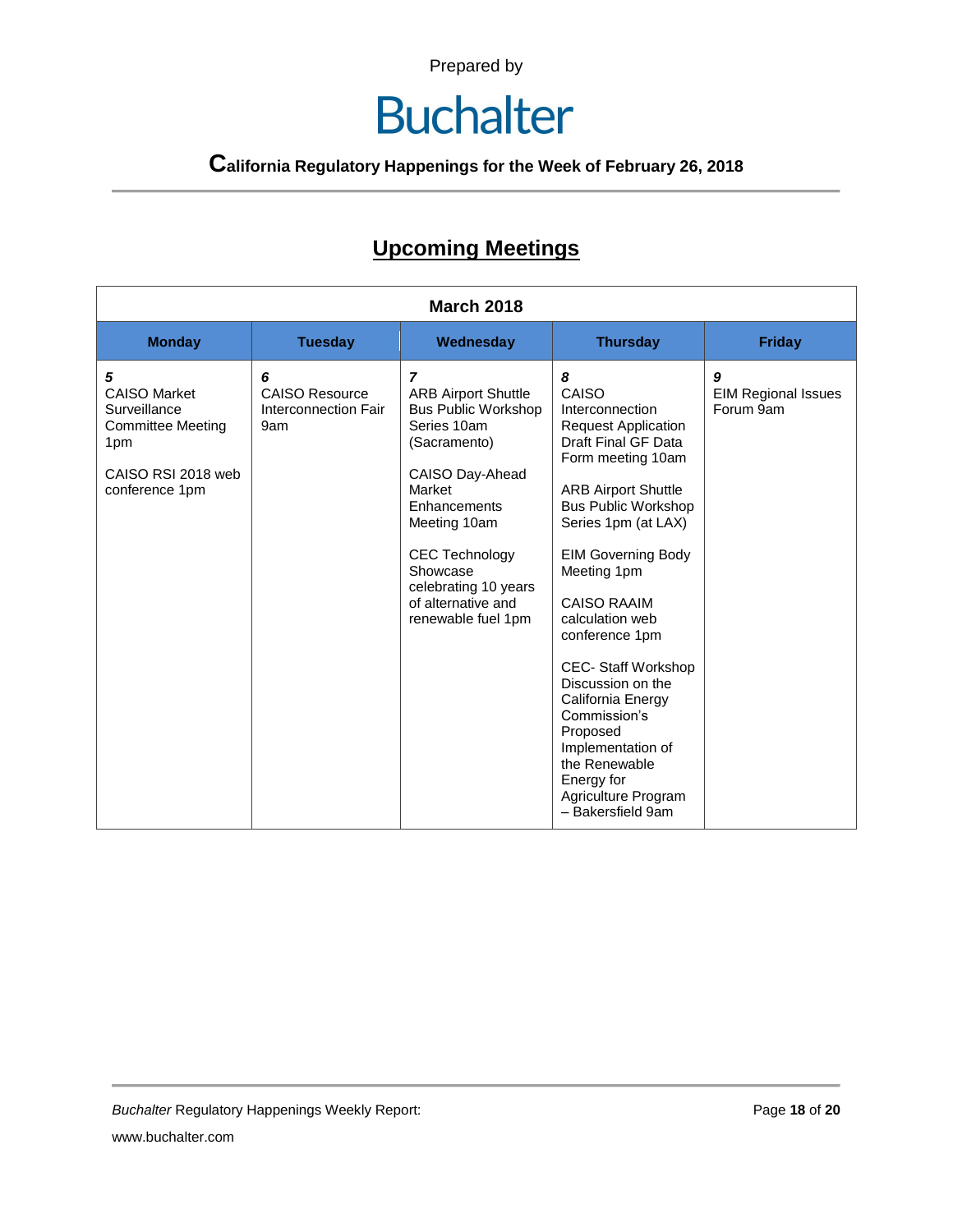| <b>March 2018</b>                                                  |                |           |                                                                                                                                                                                                                                                                                                                                                                                                                |               |
|--------------------------------------------------------------------|----------------|-----------|----------------------------------------------------------------------------------------------------------------------------------------------------------------------------------------------------------------------------------------------------------------------------------------------------------------------------------------------------------------------------------------------------------------|---------------|
| <b>Monday</b>                                                      | <b>Tuesday</b> | Wednesday | <b>Thursday</b>                                                                                                                                                                                                                                                                                                                                                                                                | <b>Friday</b> |
| 12<br>CEC Webinar on<br><b>Offshore Renewable</b><br>Energy 1:30pm | 13             | 14        | 15<br>CPUC PHC in R15-<br>06-009 policies,<br>procedures and rules<br>for regulation of<br>physical security<br>10am<br><b>CAISO Market</b><br>Update Call 10:15am<br>ARB Workshop for<br>FY 18-19 funding<br>plan for clean<br>transportation<br>incentives 10am<br><b>CEC Advisory</b><br><b>Committee Meeting</b><br>for the Alternative<br>and Renewable Fuel<br>and Vehicle<br>Technology Program<br>10am | 16            |